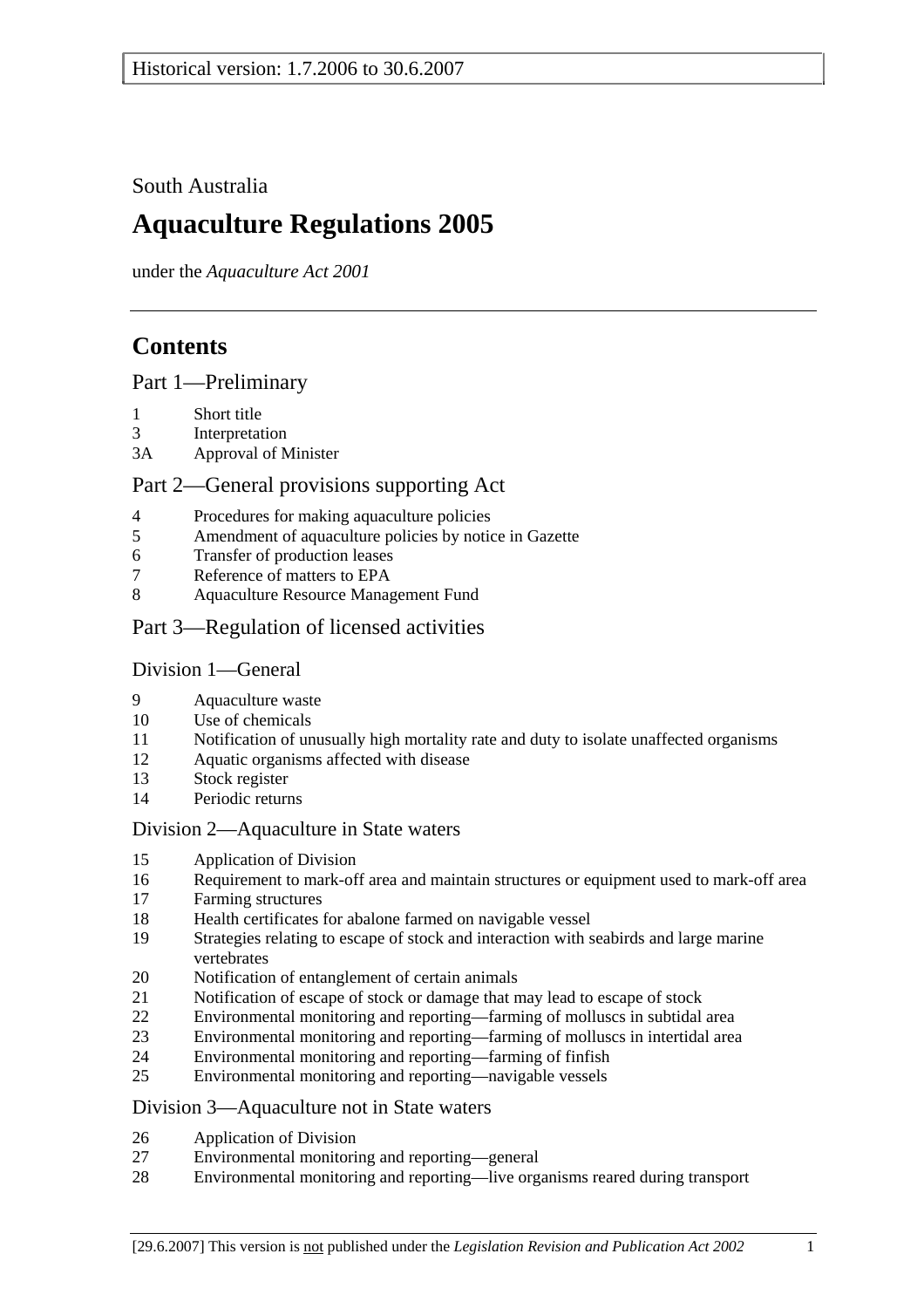#### Part 4—Miscellaneous

- 28A Division of lease area
- 28B Division of licence area
- 29 Defects in applications
- 30 Powers of fisheries officer
- 31 Exemptions
- 32 Fees

#### Schedule 1—Fees

- 1 Application fees
- 2 Periodic fees
- 3 Proportion of periodic fee payable before grant of licence

#### Schedule 2—Aquaculture policy

- 1 Short title
- 2 Standard conditions of aquaculture lease
- 3 Variation of lease or lease conditions

Legislative history

# **Part 1—Preliminary**

#### **1—Short title**

These regulations may be cited as the *Aquaculture Regulations 2005*.

### **3—Interpretation**

(1) In these regulations, unless the contrary intention appears—

*abalone* means abalone (*Haliotis* spp.) of all species;

*accredited laboratory* means a laboratory accredited by the National Association of Testing Authorities and capable of detecting oxidised nitrogen, ammonia and soluble phosphorous at concentrations of 0.1 mg/L or less and total suspended solids at 5 mg/L or less;

*Act* means the *Aquaculture Act 2001*;

*antifoulant* means a chemical substance designed for application to water submerged surfaces to inhibit the growth of plants, animals or other organisms on those surfaces;

*aquaculture waste* means waste generated in the course of carrying on aquaculture, but does not include waste created by living aquatic organisms;

*disease* includes any bacterium, virus, parasite, insect or other organism or agent capable of causing disease in animals or humans;

*farming structure* includes sea cages and racks, longlines and submerged lines used for aquaculture, together with their associated baskets, barrels, lanterns and other culture units;

*finfish* means all members of the classes *Myxini*, *Actinopterygii* and *Elasmobranchii*;

*GDA94* means the Geocentric Datum of Australia 1994;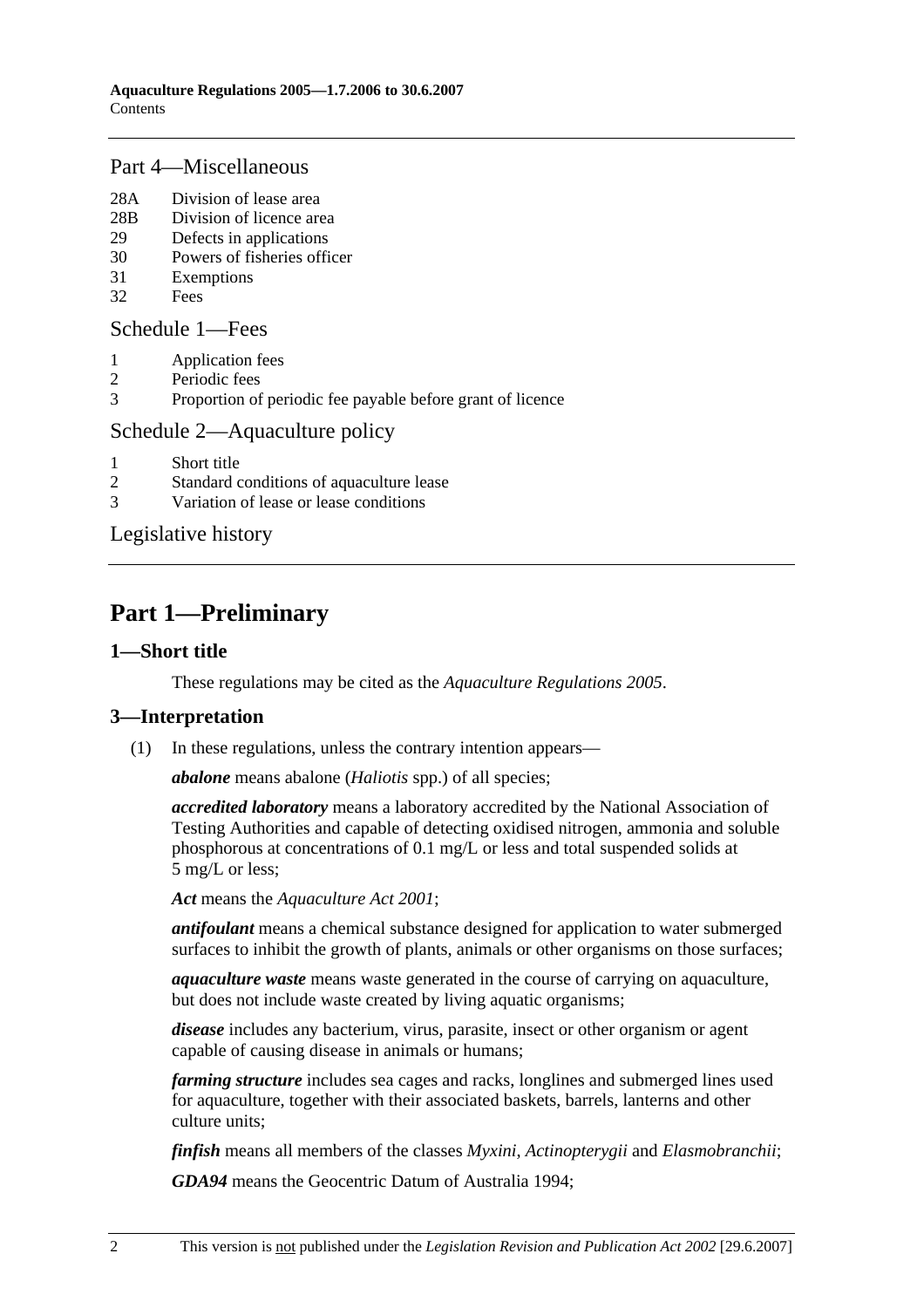*large marine vertebrates* means sharks, seals, sea lions, dolphins and whales;

*licence area* means the area of the licence described on the public register under section 80 of the Act;

*licensee* means the holder of an aquaculture licence;

*protected animal* means—

- (a) a protected animal within the meaning of the *National Parks and Wildlife Act 1972*; or
- (b) a great white shark (*Carcharodon carcharias*);

*reporting day*, in relation to a licence, means the day falling 1 month before the anniversary of the day on which the licence was granted;

*reporting year*, in relation to a licence, means the 12 months preceding the day falling 2 months before the anniversary of the day on which the licence was granted;

*sea cage* means a floating farming structure used for aquaculture comprised of or incorporating a net;

*tuna* means southern bluefin tuna (*Thunnus maccoyii*);

*WGS84* means the World Geodetic System 1984;

*zone* means an aquaculture zone, a prospective aquaculture zone, an aquaculture exclusion zone or an aquaculture emergency zone.

 (2) Without limiting when the number of aquatic organisms farmed under a licence that die within a period of 24 hours will be taken to be *unusually high*, the number will be taken to be unusually high if it is 20% (or more) greater than the average number of aquatic organisms farmed under the licence that have died each day over the preceding 3 months.

#### **3A—Approval of Minister**

- (1) An approval given by the Minister under these regulations to a licensee may be subject to conditions.
- (2) A licensee must comply with the conditions of an approval given to the licensee by the Minister under these regulations. Maximum penalty: \$5 000.

Expiation fee: \$315.

# **Part 2—General provisions supporting Act**

#### **4—Procedures for making aquaculture policies**

For the purposes of section  $12(4)(a)$  of the Act, the following bodies are prescribed:

- (a) Aboriginal Legal Rights Movement Incorporated;
- (b) Conservation Council of South Australia Incorporated;
- (c) Local Government Association of South Australia;
- (d) Seafood Council SA;
- (e) SA Fishing Industry Council Incorporated;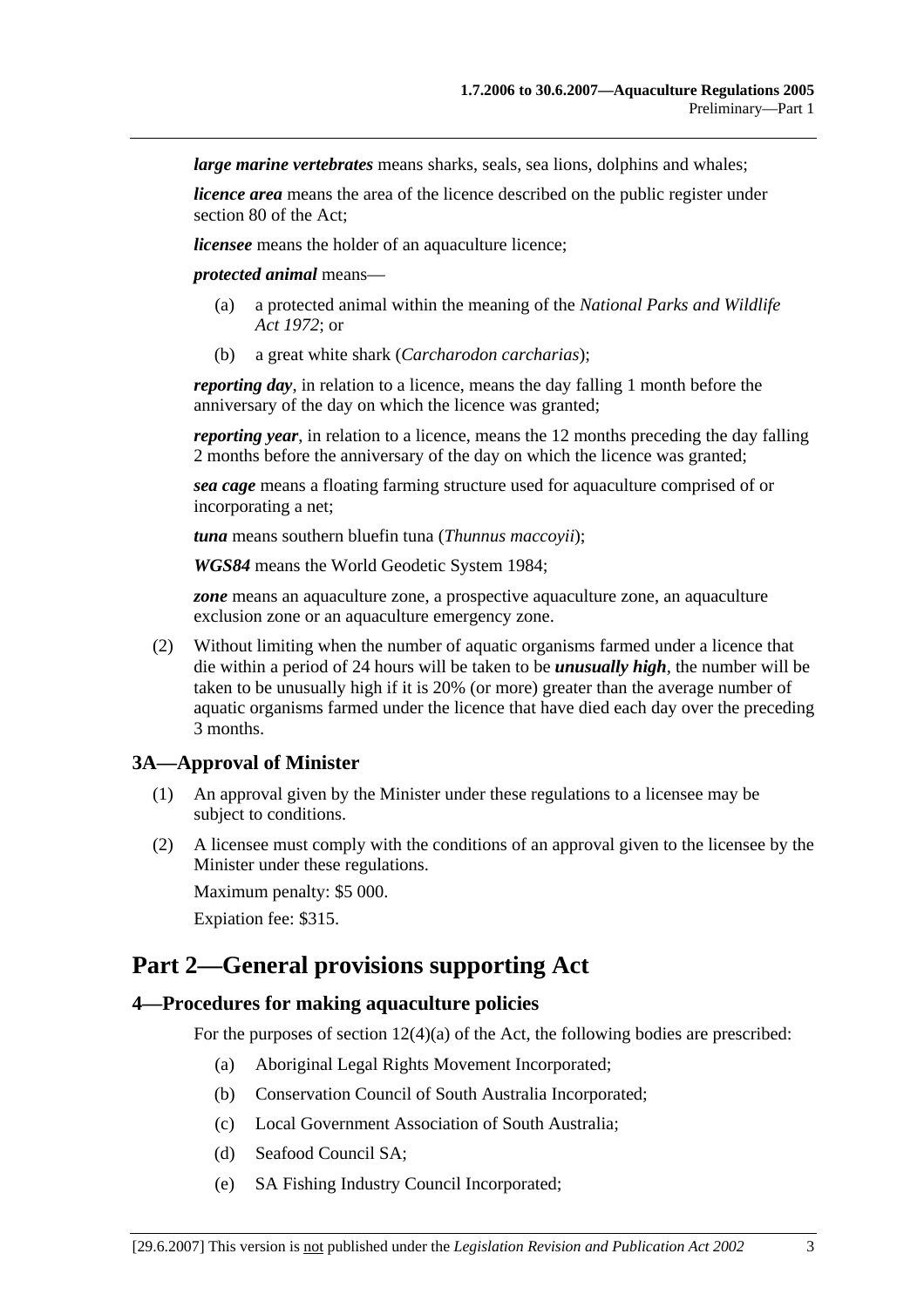- (f) South Australian Aquaculture Council;
- (g) South Australian Recreational Fishing Advisory Council;
- (h) if the policy is expressed to apply only in relation to 1 or more zones or areas—
	- (i) any registered representatives of native title holders or claimants to native title in land comprising or forming part of a zone or area to which the policy applies; and
	- (ii) any person holding an aquaculture licence or aquaculture lease over an area comprising or forming part of a zone or area to which the policy applies; and
	- (iii) any regional NRM Board (within the meaning of the *Natural Resources Management Act 2004*) responsible for a region comprising or forming part of a zone or area to which the policy applies;
- (i) if the policy is not expressed to apply only in relation to 1 or more zones or areas—all regional NRM Boards (within the meaning of the *Natural Resources Management Act 2004*).

### **5—Amendment of aquaculture policies by notice in Gazette**

The Minister may, by notice in the Gazette under section 14(1) of the Act, amend an aquaculture policy in order to make a change of the following kind:

- (a) for identifying, varying the boundaries of, or revoking, an aquaculture emergency zone;
- (b) if in the opinion of the Minister there is ambiguity as to the boundary of an aquaculture zone, prospective aquaculture zone, aquaculture exclusion zone or aquaculture emergency zone—to remove the ambiguity.

#### **6—Transfer of production leases**

For the purposes of section 39(2) of the Act, the following details are prescribed:

- (a) the full name, address and telephone number of the transferor and transferee;
- (b) the number of the production lease.

### **7—Reference of matters to EPA**

For the purposes of section 59(3) of the Act, the prescribed period is 6 weeks.

#### **8—Aquaculture Resource Management Fund**

For the purposes of section 79(3) of the Act—

- (a) the prescribed percentage of fees (other than expiation fees) paid under the Act is 100%; and
- (b) the prescribed percentage of penalties recovered in respect of offences against the Act is 100%.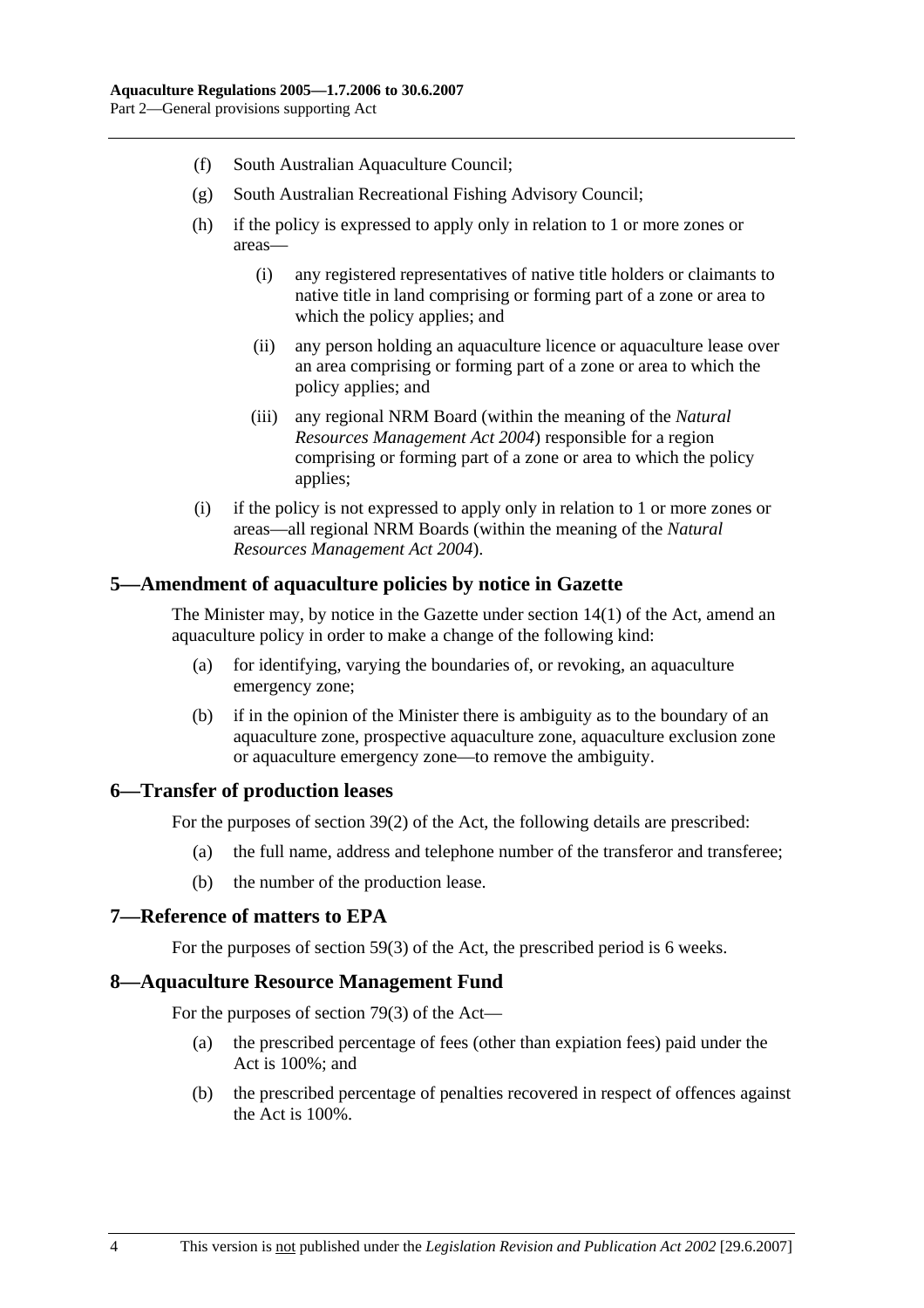# **Part 3—Regulation of licensed activities**

## **Division 1—General**

### **9—Aquaculture waste**

- (1) A licensee must ensure that—
	- (a) aquaculture waste does not cause an unsightly or offensive condition at the licence area; and
	- (b) aquaculture waste is secured or treated in a manner designed to prevent it being blown, washed or swept off the licence area.

Maximum penalty: \$5 000.

Expiation fee: \$315.

 (2) A licensee must ensure that if aquaculture waste is blown, washed or swept off the licence area it is recovered as soon as practicable.

Maximum penalty: \$5 000.

Expiation fee: \$315.

### **10—Use of chemicals**

- (1) A licensee must ensure that a substance is not used for therapeutic or prophylactic purposes or as an antifoulant in the course of aquaculture carried on under the licence unless—
	- (a) it is a registered veterinary chemical product, within the meaning of the *Agricultural and Veterinary Products (Control of Use) Act 2002*, and is used in accordance with—
		- (i) the instructions on the approved label for the product within the meaning of that Act; or
		- (ii) a permit within the meaning of that Act; or
	- (b) the licensee has obtained the written approval of the Minister to use the substance in that way.

Maximum penalty: \$5 000.

Expiation fee: \$315.

- (2) A licensee must ensure that a substance is not used as a disinfectant in the course of aquaculture carried on under the licence unless—
	- (a) it is 1 of the following:

Citric acid

Hydrogen peroxide

Iodophore

- Sodium carbonate
- Sodium hydroxide
- Sodium hypochlorite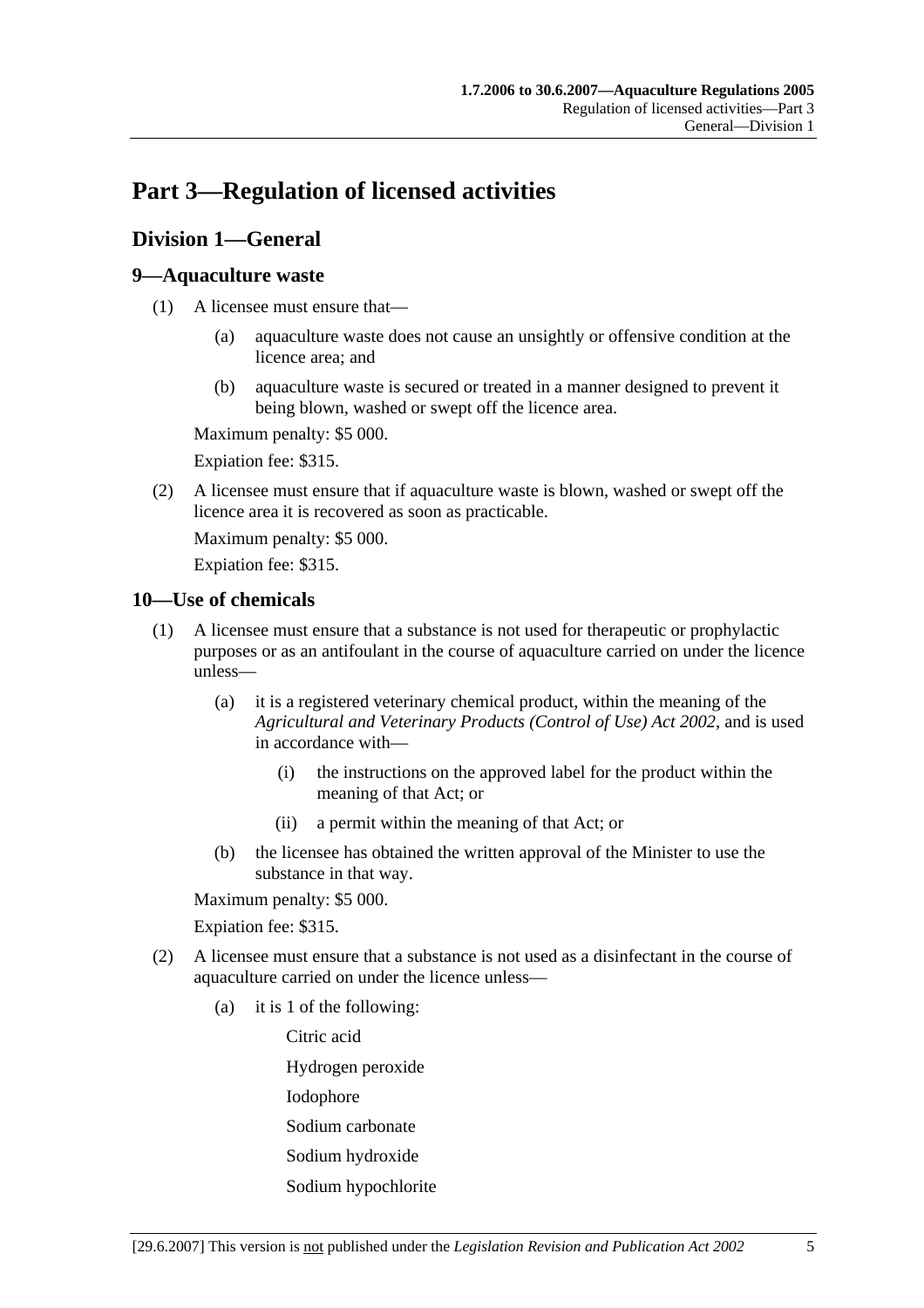Virkon (registered trademark); or

 (b) the licensee has obtained the written approval of the Minister to use the substance in that way.

Maximum penalty: \$5 000.

Expiation fee: \$315.

## **11—Notification of unusually high mortality rate and duty to isolate unaffected organisms**

If an unusually high number of aquatic organisms farmed under a licence die within a period of 24 hours (see regulation 3(2)) and the cause is not immediately apparent, the licensee must ensure that—

- (a) the Minister is immediately notified by means of a telephone call to the number provided to the licensee for the purpose; and
- (b) the Minister is, as soon as practicable after having been notified, given a written and signed notice containing the following:
	- (i) the licence number;
	- (ii) the name of the species affected;
	- (iii) the number or biomass (or an estimate of the number or biomass) of aquatic organisms that have died;
	- (iv) details of any clinical signs observable in the organisms prior to death;
	- (v) the number or biomass (or an estimate of the number or biomass) of aquatic organisms that show similar clinical signs but have not died;
	- (vi) details of circumstances that may be contributing factors such as extreme weather, power failures, poor water quality or water temperature; and
- (c) all reasonable steps are taken to isolate aquatic organisms apparently affected from aquatic organisms not apparently affected.

Maximum penalty: \$5 000.

Expiation fee: In the case of an offence against paragraph (a) or paragraph (b)—\$315.

#### **12—Aquatic organisms affected with disease**

 (1) If a licensee knows, or ought reasonably to know, that an aquatic organism proposed to be introduced into the licence area is or may be affected with a disease, the licensee must ensure that the aquatic organism is not introduced into the licence area without the prior written approval of the Minister.

Maximum penalty: \$5 000.

- (2) If a licensee knows, or ought reasonably to know, that an aquatic organism being farmed under the licence is or may be affected with a disease, the licensee must ensure that the aquatic organism is not removed from the licence area unless—
	- (a) it is removed for testing; or
	- (b) it is removed for disposal (other than by sale or supply to another); or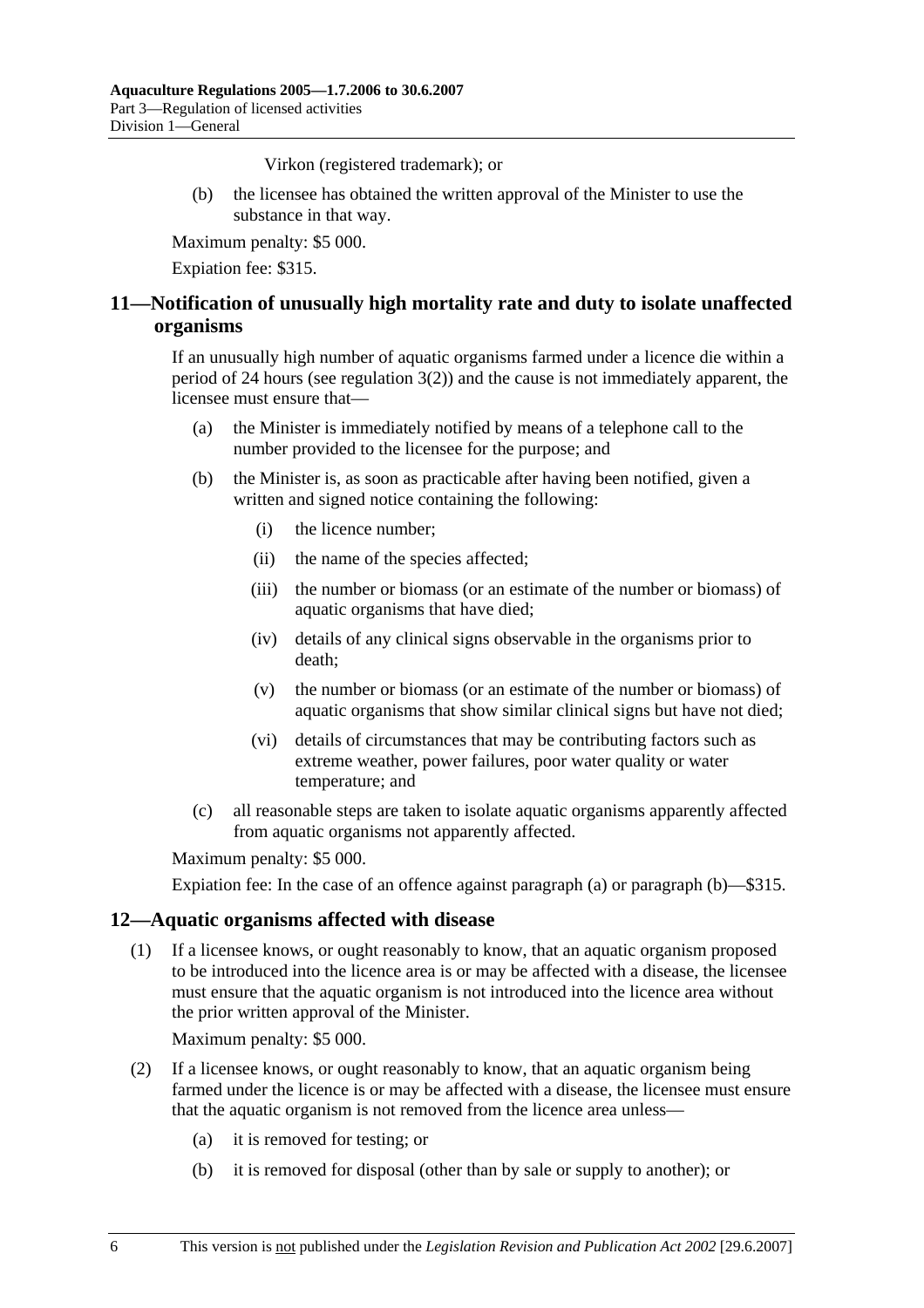(c) it is removed in accordance with the written approval of the Minister obtained by the licensee.

Maximum penalty: \$5 000.

 (3) If an unusually high number of aquatic organisms farmed under a licence die within a period of 24 hours (see regulation 3(2)) and the cause is not immediately apparent, the licensee will be taken to know that the aquatic organisms may be affected with a disease.

## **13—Stock register**

 (1) A licensee must maintain a stock register in accordance with this regulation. Maximum penalty: \$5 000.

Expiation fee: \$315.

- (2) The stock register must contain (in a readily understandable and legible form)—
	- (a) the following information in respect of aquatic organisms supplied to the licensee:
		- (i) the date on which the aquatic organisms were received by the licensee;
		- (ii) the name and address of the person who supplied the aquatic organisms;
		- (iii) the species of aquatic organisms;
		- (iv) the number or biomass of aquatic organisms received;
		- (v) the age or developmental stage of the aquatic organisms when received;
		- (vi) details identifying the place at which the aquatic organisms were last reared before supply or the place at which the aquatic organisms were collected;
		- (vii) a copy of any health certification that accompanied the aquatic organisms; and
	- (b) the following information in respect of aquatic organisms collected by the licensee:
		- (i) details identifying the authority under the *Fisheries Act 1982* under which the aquatic organisms were collected;
		- (ii) the date the aquatic organisms were collected;
		- (iii) details identifying the place at which the aquatic organisms were collected;
		- (iv) the species of aquatic organisms;
		- (v) the number or biomass of aquatic organisms collected;
		- (vi) the age or developmental stage of the aquatic organisms when collected; and
	- (c) the following information in respect of aquatic organisms bred by the licensee: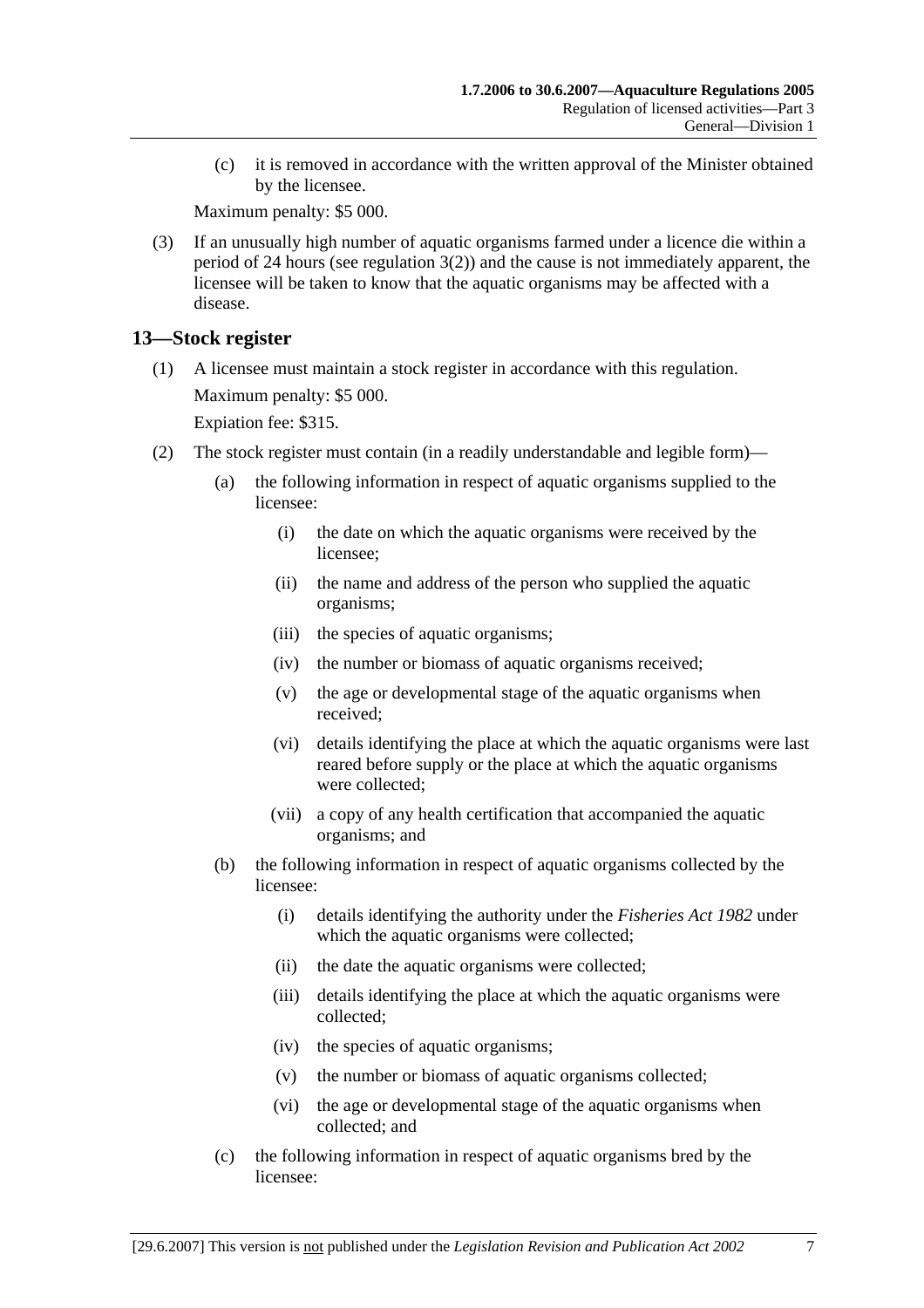- (i) the date (or an estimate of the date) the aquatic organisms were bred;
- (ii) the species of aquatic organisms;
- (iii) details identifying the broodstock used to breed the aquatic organisms;
- (iv) the number or biomass (or an estimate of the number or biomass) of aquatic organisms bred; and
- (d) the following information in respect of aquatic organisms supplied by the licensee to another person:
	- (i) the date on which the aquatic organisms were supplied;
	- (ii) the name and address of the person to whom the aquatic organisms were supplied;
	- (iii) the species of aquatic organisms;
	- (iv) the number or biomass of aquatic organisms supplied;
	- (v) the age or developmental stage of the aquatic organisms when supplied;
	- (vi) a copy of any health certification provided by the licensee to accompany the aquatic organisms; and
- (e) the following information in respect of aquatic organisms that have died during aquaculture:
	- (i) the species of aquatic organisms;
	- (ii) the date (or an estimate of the date) the aquatic organisms died;
	- (iii) the number or biomass (or an estimate of the number or biomass) of aquatic organisms that have died;
	- (iv) the age or developmental stage of the aquatic organisms at death;
	- (v) a description of how and where the aquatic organisms were disposed of; and
- (f) details of treatment administered for therapeutic or prophylactic purposes to aquatic organisms kept under the licence including—
	- (i) the reasons for the treatment; and
	- (ii) the dates on which the treatment was administered; and
	- (iii) the name (including trade or patent name) of each substance used as part of the treatment and the dosages or amounts administered; and
	- (iv) information that identifies the aquatic organisms that received treatment by reference to tank or cage number or by other means.
- (3) A record required to be entered in the stock register must be entered within 7 days after the event to which it relates.
- (4) A record entered in the stock register must be retained for 5 years from the date on which it was entered.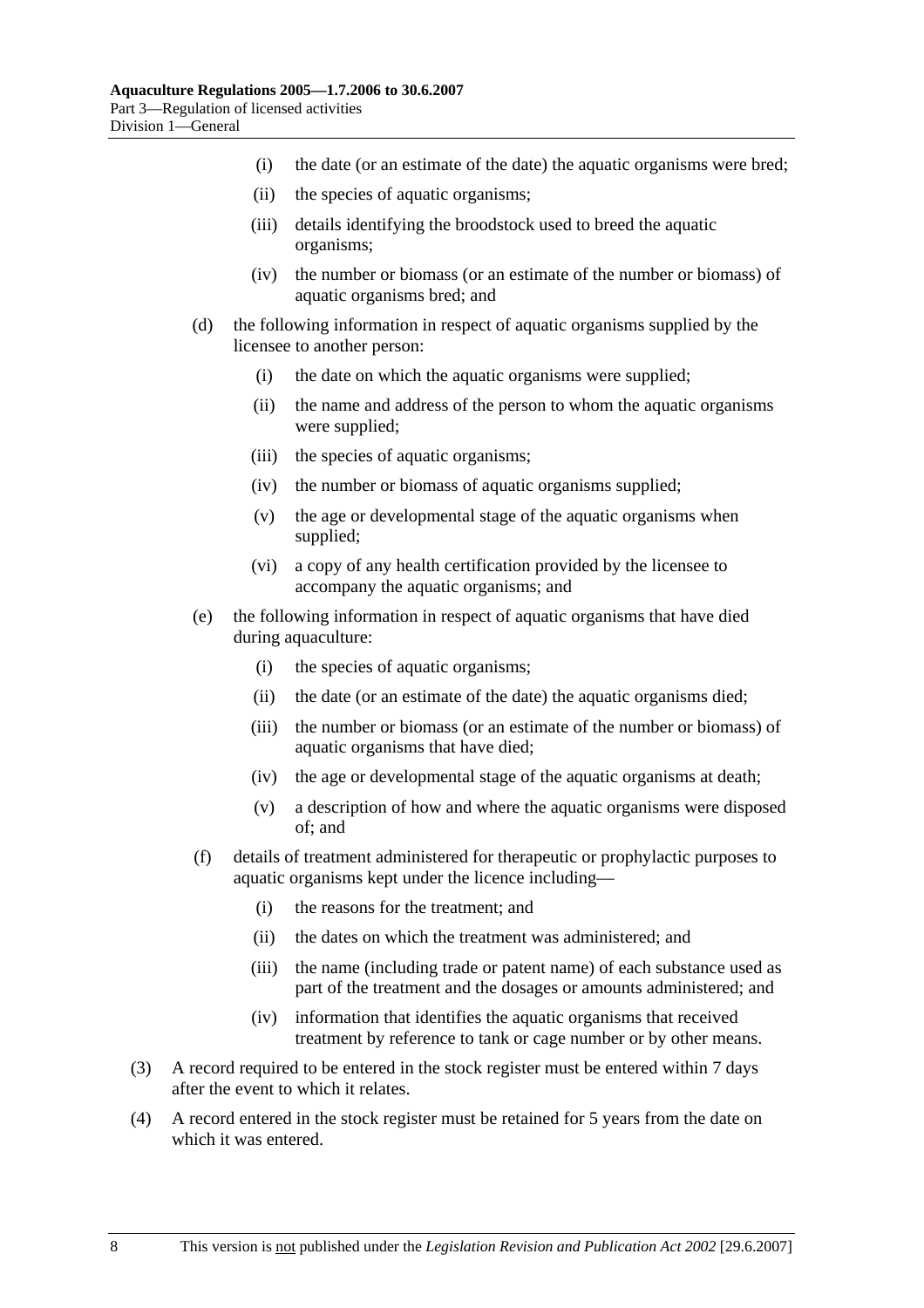### **14—Periodic returns**

A licensee must, on a date or dates determined by the Minister in each year, provide the Minister with a periodic return containing such information as the Minister requires in the manner and form determined by the Minister.

Maximum penalty: \$5 000.

Expiation fee: \$315.

# **Division 2—Aquaculture in State waters**

## **15—Application of Division**

This Division applies to aquaculture leases and to aquaculture licences authorising aquaculture in an area comprised of State waters or State waters and adjacent land within the meaning of the *Harbors and Navigation Act 1993*.

## **16—Requirement to mark-off area and maintain structures or equipment used to mark-off area**

The holder of an aquaculture lease is guilty of an offence if—

- (a) the boundaries of the marked-off area of the lease are not marked off or indicated in the manner required under the conditions of the lease or a corresponding licence; or
- (b) the structures or equipment used to mark off or indicate the boundaries of the marked-off area of the lease under the conditions of the lease or a corresponding licence are not maintained in good working condition.

Maximum penalty: \$5 000.

Expiation fee: \$315.

### **17—Farming structures**

- (1) A licensee must ensure that—
	- (a) sea cages used for aquaculture are clearly marked with the licence number; and
	- (b) farming structures being used for aquaculture are—
		- (i) except when being placed into position, moved or recovered—
			- (A) securely fixed or moored in place so as to remain wholly within the licence area; and
			- (B) anchored in a manner that minimises the impact on the benthos; and
		- (ii) maintained in good working condition; and
	- (c) equipment used to secure, anchor or mark the position of a farming structure is located wholly within the licence area; and
	- (d) if the aquaculture involves the use of a floating culture unit in subtidal waters—the distance between the unit and the sea floor is at least 3 metres at all times unless otherwise approved in writing by the Minister; and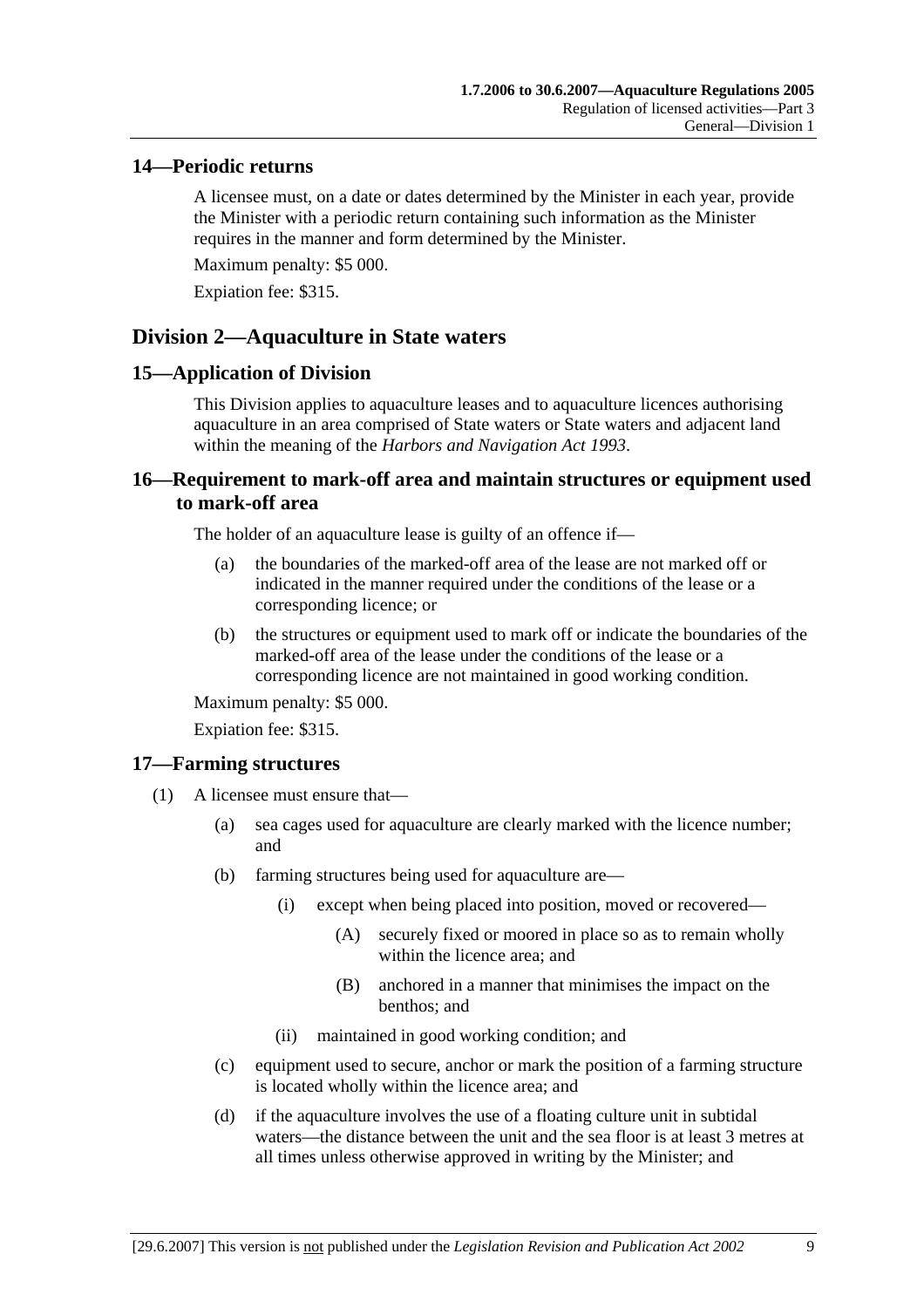(e) stocked sea cages are not located in the same place that stocked sea cages have been located within the preceding 12 months.

Maximum penalty: \$5 000.

Expiation fee: \$315.

 (2) A licensee must ensure that if a farming structure used for aquaculture, or any equipment used to secure, anchor or mark the position of the structure, is blown, washed or swept off the licence area, the structure or equipment is recovered as soon as practicable.

Maximum penalty: \$5 000.

Expiation fee: \$315.

### **18—Health certificates for abalone farmed on navigable vessel**

- (1) A licensee authorised to carry on abalone aquaculture on a navigable vessel as it operates within an area of State waters must ensure that the following requirements are complied with in respect of aquaculture stock brought on to the vessel:
	- (a) the aquaculture stock must be comprised of abalone that have been hatchery reared in South Australia;
	- (b) the abalone must be accompanied by a certificate—
		- (i) that is in a form approved by the Minister; and
		- (ii) that has been issued—
			- (A) by a veterinary diagnostic laboratory accredited by the National Association of Testing Authorities; and
			- (B) within the previous 14 days; and
			- (C) following examination of at least 30 abalone; and
		- (iii) that certifies that the abalone in the test sample are not affected with a notifiable condition within the meaning of the *Livestock Act 1997* and do not display signs of being affected with a disease;
	- (c) at least 2 days before the abalone are brought on to the vessel the Minister must be provided with a copy of the certificate referred to in paragraph (b).

Maximum penalty: \$5 000.

#### Expiation fee: \$315.

- (2) A licensee authorised to carry on abalone aquaculture on a navigable vessel as it operates within an area of State waters must ensure that at least once in each 6 month period the Minister is provided with a copy of a certificate—
	- (a) that is in a form approved by the Minister; and
	- (b) that has been issued—
		- (i) by a veterinary diagnostic laboratory accredited by the National Association of Testing Authorities; and
		- (ii) within the previous 14 days; and
		- (iii) following examination of at least 30 abalone that have been farmed on the vessel for at least 1 month; and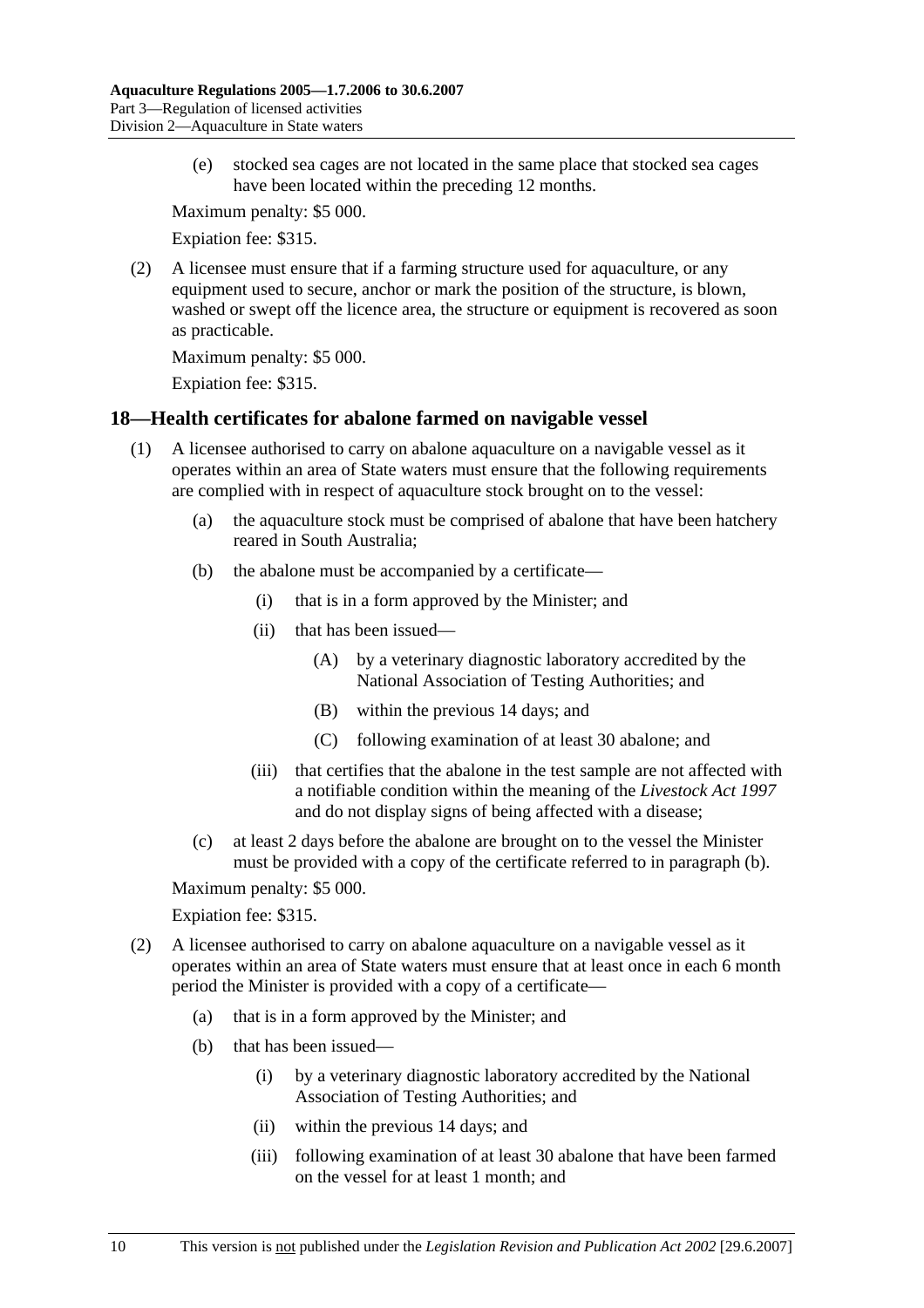(c) that certifies that the abalone in the test sample are not affected with a notifiable condition within the meaning of the *Livestock Act 1997* and do not display signs of being affected with a disease.

Maximum penalty: \$5 000.

Expiation fee: \$315.

## **19—Strategies relating to escape of stock and interaction with seabirds and large marine vertebrates**

- (1) A licensee must—
	- (a) have a written strategy approved by the Minister—
		- (i) for minimising the risk of the escape of aquaculture stock into the wild; and
		- (ii) for minimising adverse interactions with seabirds and large marine vertebrates resulting from aquaculture carried on under the licence; and
	- (b) ensure that activities under the licence conform with the approved strategy.

Maximum penalty: \$5 000.

- (2) If, at any time, the Minister is not satisfied as to the adequacy of an approved strategy, the Minister may require the strategy to be resubmitted for approval within a specified period in a modified form (which may be specified by the Minister).
- (3) If a licensee fails to resubmit a strategy as required, the licensee is guilty of an offence.

Maximum penalty: \$5 000.

Expiation fee: \$315.

- (4) Before requiring a strategy to be resubmitted, the Minister must give the licensee written notice of the proposed action, inviting the licensee to make written submissions in relation to the proposed action within a period specified in the notice (being not less than 14 days from the day on which the notice is given to the licensee).
- (5) Subregulation (1) does not apply to a licensee who held a licence immediately before the commencement of this regulation until 6 months after that commencement.
- (6) A licensee who held a licence immediately before the commencement of this regulation must submit a written strategy (as referred to in subregulation (1)) for approval within 3 months after the commencement of this regulation.

Maximum penalty: \$5 000.

Expiation fee: \$315.

### **20—Notification of entanglement of certain animals**

If a protected animal becomes confined in or entangled in a farming structure or other equipment used in connection with aquaculture, the licensee must—

 (a) immediately after becoming aware of the situation notify the Minister by means of a telephone call to the number provided to the licensee for the purpose; and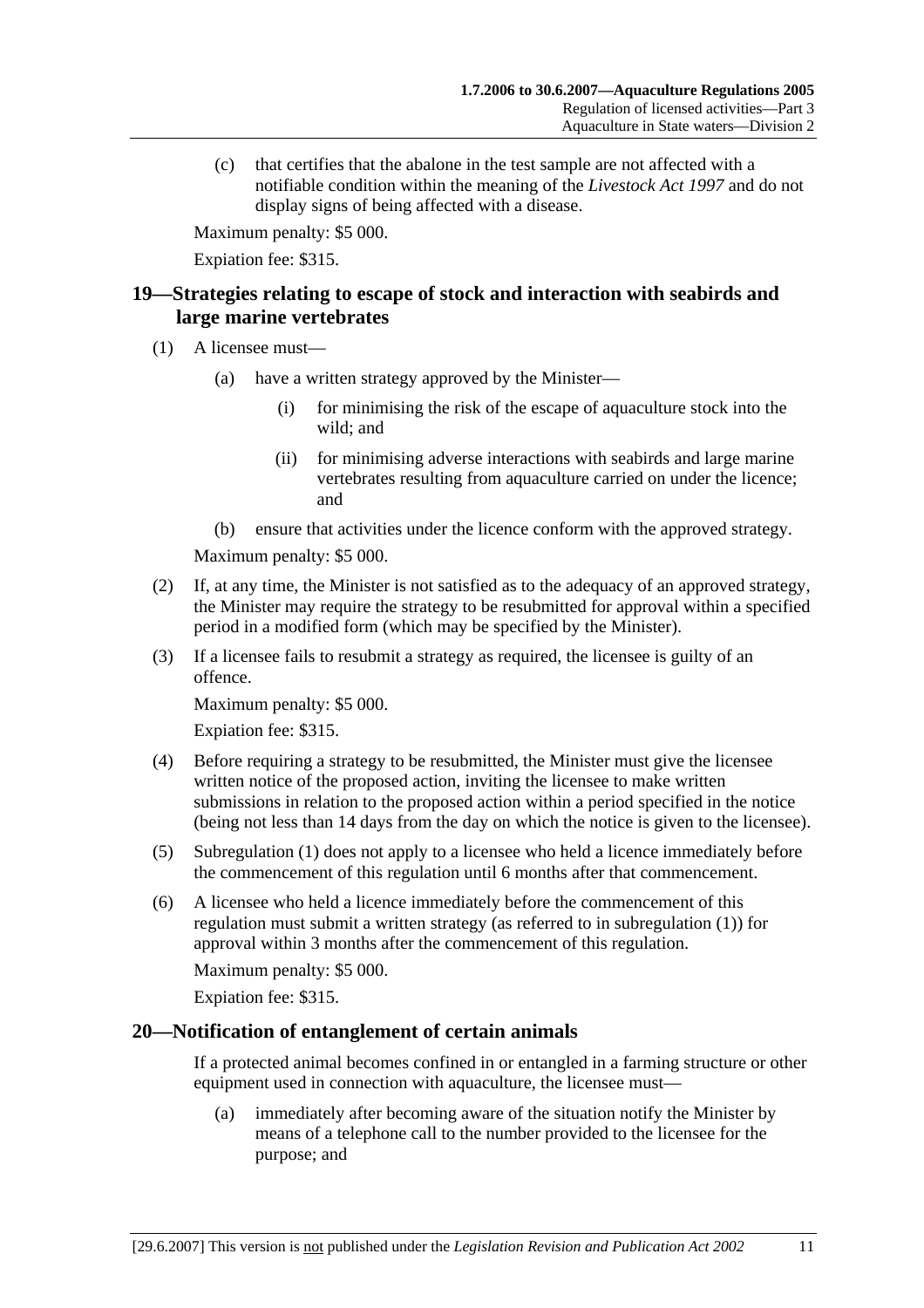(b) within 2 days after becoming aware of the situation notify the Minister in writing of the action taken to deal with the situation.

Maximum penalty: \$5 000.

#### **21—Notification of escape of stock or damage that may lead to escape of stock**

A licensee must—

- (a) within 12 hours after becoming aware of the escape of hatchery reared aquaculture stock or damage to a farming structure, or to other equipment, that may lead to the escape of hatchery reared aquaculture stock, notify the Minister (by means of a telephone call or fax to the number provided to the licensee for the purpose) of the escape or damage, including the following details:
	- (i) the species of aquatic organisms affected;
	- (ii) the date (or an estimate of the date) on which the escape or damage took place;
	- (iii) the number and biomass (or an estimate of the number and biomass) of aquatic organisms that have escaped;
	- (iv) the age or developmental stage of the aquatic organisms at the time of their escape;
	- (v) details of the circumstances in which the escape or damage took place; and
- (b) within 7 days after becoming aware of the escape or damage notify the Minister in writing of the action taken to deal with it.

Maximum penalty: \$5 000.

Expiation fee: In the case of an offence against paragraph (b)—\$315.

### **22—Environmental monitoring and reporting—farming of molluscs in subtidal area**

- (1) If a licence authorises the farming of molluscs in a subtidal area, the licensee must cause a benthic assessment recording to be made as follows:
	- (a) a colour videotape of the sea floor must be made at least once each reporting year at approximately the same time in each year;
	- (b) the underwater path videotaped must transect at least 100 metres of the licence area, originating within the licence area, proceeding parallel to and within 2 metres of longlines or other farming structures and finishing at least 50 metres outside the boundary of the licence area;
	- (c) the path must include at least 1 anchor of a farming structure and an area of at least 1 metre of the sea floor either side of the anchor;
	- (d) the path must follow, as close as practically possible, a straight line;
	- (e) the same path must be videotaped each reporting year;
	- (f) the videotape must be continuously recorded from start to finish with no editing breaks;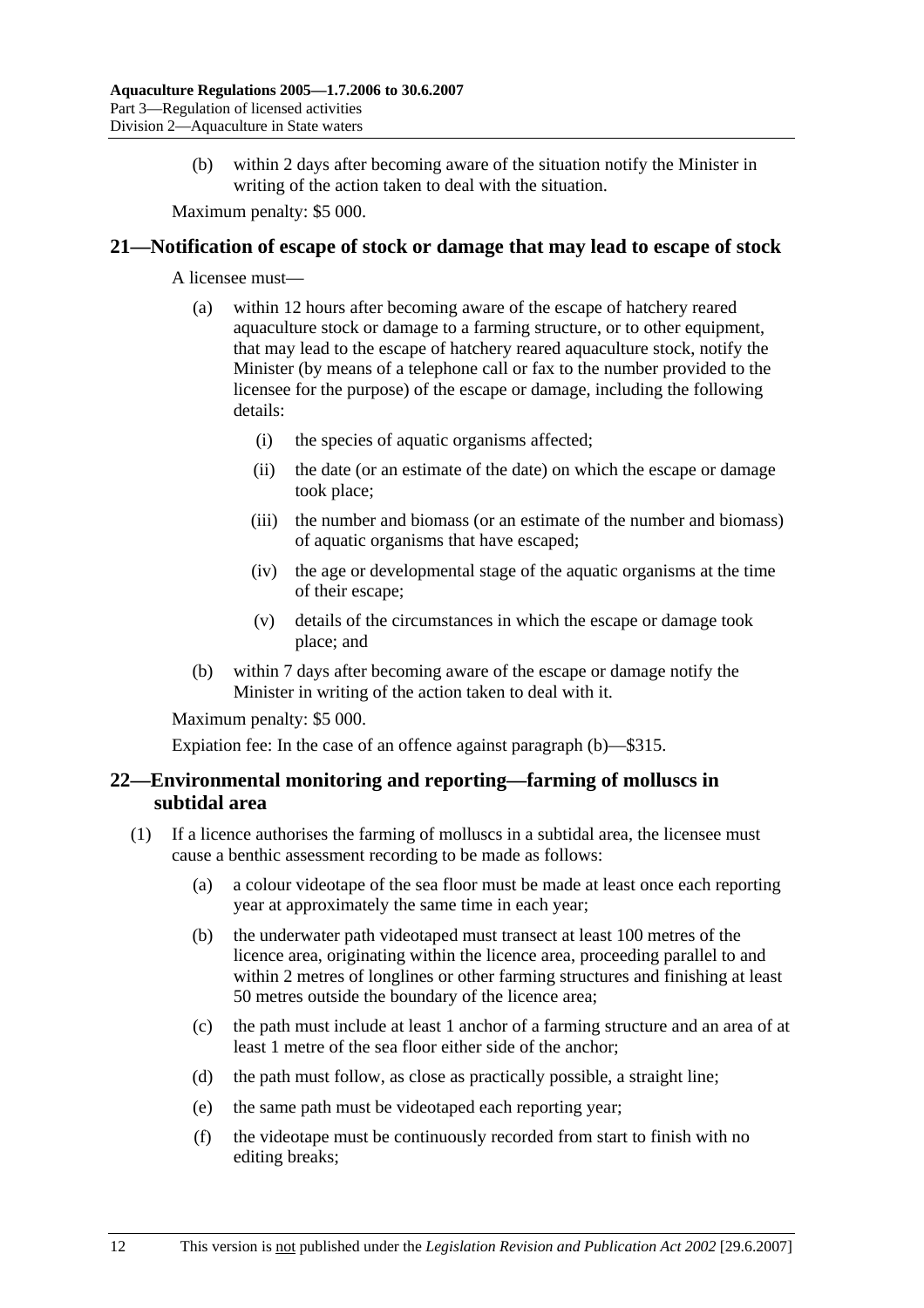- (g) the videotape must start and finish with an above water  $360^{\circ}$  pan of the horizon lasting at least 30 seconds per pan;
- (h) a minimum width of 2 metres of sea floor must be in the field of view at all times;
- (i) the angle of videotaping to the sea floor must be approximately  $45^\circ$ ;
- (j) the correct date and time must be continuously present on the videotape;
- (k) footage must be steady and taken at a very slow pace of approximately 1 metre every 2 to 4 seconds and must stop at the site of any anchor videotaped for at least 30 seconds;
- (l) the camera lens must be focussed on the sea floor at all times;
- (m) the path videotaped must be adequately lit to show benthic flora and fauna colours (so that the lighting level is equivalent to that produced by 2 high intensity discharge underwater metal halide 10 watt lamps);
- (n) the videotape must be examined after the recording and, if it is not of sufficient quality to enable a satisfactory assessment of the benthic environment of the path required to be videotaped, a further recording must be made;
- (o) a written record must be made of the location (using WGS84 or GDA94 datum) of the start and finish of the path videotaped and of the date and time of the start and finish of the videotaping;
- (p) a written record must be made detailing each of the following for each 10 metres of the path videotaped:
	- (i) the level of sedimentary disturbance resulting from biological activity (bioturbation);
	- (ii) undulation;
	- (iii) natural organic waste;
	- (iv) aquaculture waste including detached farming shell debris;
	- (v) sand colour;
	- (vi) macroalgal cover;
	- (vii) seagrass cover;
	- (viii) microbial mats (for example, *Beggiatoa sp*);
	- (ix) blue-green algal mats;
	- (x) sponge cover;
	- (xi) the presence of—
		- (A) holothurians (sea cucumbers);
		- (B) ascidians (sea squirts);
		- (C) razor fish (*Pinna sp*);
		- (D) scallops;
		- (E) crabs;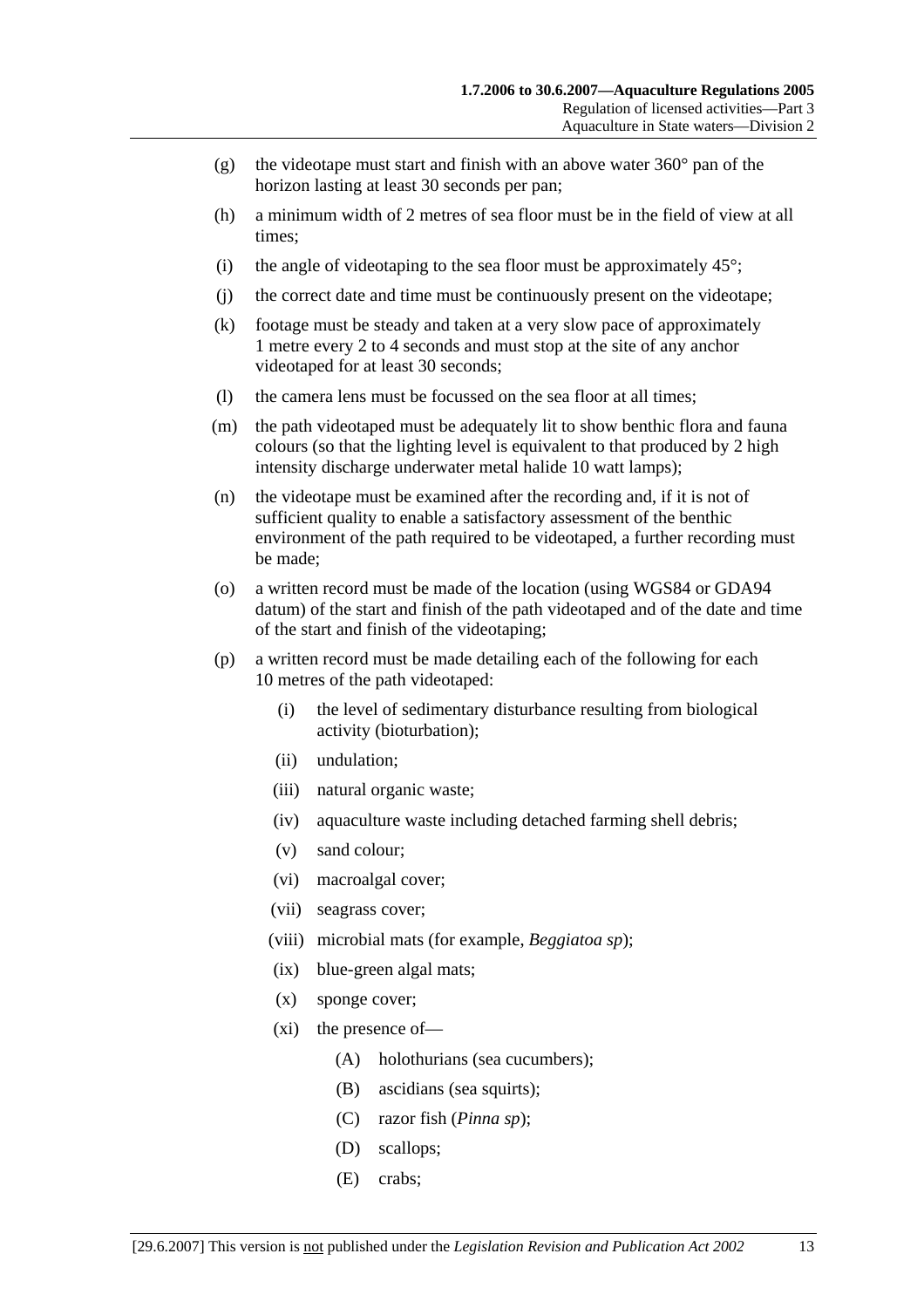- (F) gastropods;
- (G) fish;
- (H) seahorses and sea dragons.

- (2) If a licence authorises the farming of molluscs in a subtidal area, the licensee must, on or before the reporting day in each year, provide to the Minister a report for the preceding reporting year—
	- (a) containing the following:
		- (i) a map showing—
			- (A) the boundary of the licence area; and
			- (B) the location (using WGS84 or GDA94 datum) of the corners of the licence area; and
			- (C) the location (using WGS84 or GDA94 datum) of farming structures and the number, dimensions and spacing of the structures; and
			- (D) the location (using WGS84 or GDA94 datum) of the underwater path videotaped for the benthic assessment recording;
		- (ii) for each month—
			- (A) the amount and type of supplemental feed used in the licence area; and
			- (B) the amount and type of chemicals (including but not limited to therapeutic or prophylactic substances, antifoulants and disinfectants) used in the licence area;
		- (iii) such of the following details as are known about interaction that has occurred between large marine vertebrates and farming structures or equipment, personnel or aquaculture stock:
			- (A) the date of the interaction;
			- (B) the species of marine vertebrate involved;
			- (C) the location of the interaction;
			- (D) a description of the nature of the interaction;
		- (iv) if the author of the report is not the licensee—the author's name and address; and
	- (b) accompanied by a copy of the benthic assessment recording made for the reporting year (in a format approved by the Minister) and the records made in conjunction with the recording.

Maximum penalty: \$5 000.

Expiation fee: \$315.

 (3) This regulation does not apply to a licence authorising the carrying on of aquaculture on a navigable vessel as it operates within an area of State waters.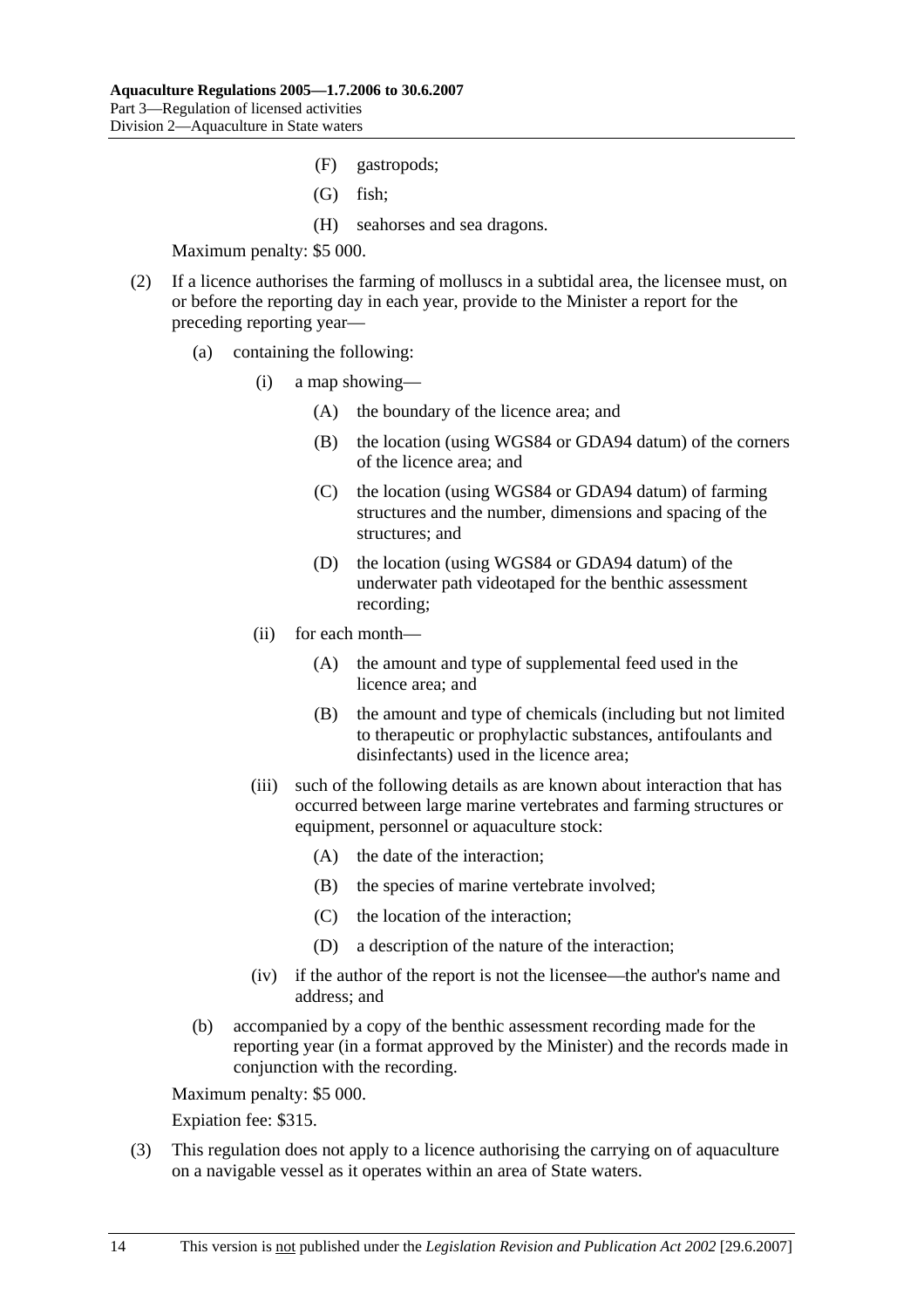## **23—Environmental monitoring and reporting—farming of molluscs in intertidal area**

If a licence authorises the farming of molluscs in an intertidal area, the licensee must, on or before the reporting day in each year, provide to the Minister a report for the preceding reporting year containing the following:

- (a) a map showing—
	- (i) the boundary of the licence area; and
	- (ii) the location (using WGS84 or GDA94 datum) of the corners of the licence area; and
	- (iii) the location (using WGS84 or GDA94 datum) of farming structures and the number, dimensions and spacing of the structures;
- (b) for each month—
	- (i) the number of pacific oysters found in the licence area and not contained within a farming structure; and
	- (ii) the location in which they were found; and
	- (iii) a statement of whether they have been removed;
- (c) for each month—the amount and type of chemicals (including but not limited to therapeutic or prophylactic substances, antifoulants and disinfectants) used in the licence area;
- (d) such of the following details as are known about interaction that has occurred between large marine vertebrates and farming structures or equipment, personnel or aquaculture stock:
	- (i) the date of the interaction;
	- (ii) the species of marine vertebrate involved;
	- (iii) the location of the interaction;
	- (iv) a description of the nature of the interaction;

(e) if the author of the report is not the licensee—the author's name and address.

Maximum penalty: \$5 000.

Expiation fee: \$315.

### **24—Environmental monitoring and reporting—farming of finfish**

- (1) If a licence authorises the farming of finfish, the licensee must cause a benthic assessment recording to be made as follows:
	- (a) a colour videotape of the sea floor must be made at least once each reporting year at approximately the same time in each year;
	- (b) at least 3 underwater paths must be videotaped as follows:
		- (i) 1 must be within the licence area originating as close as practicable to the side of a sea cage used for aquaculture under the licence and proceeding in the direction of the prevailing current (down current) for 150 metres; and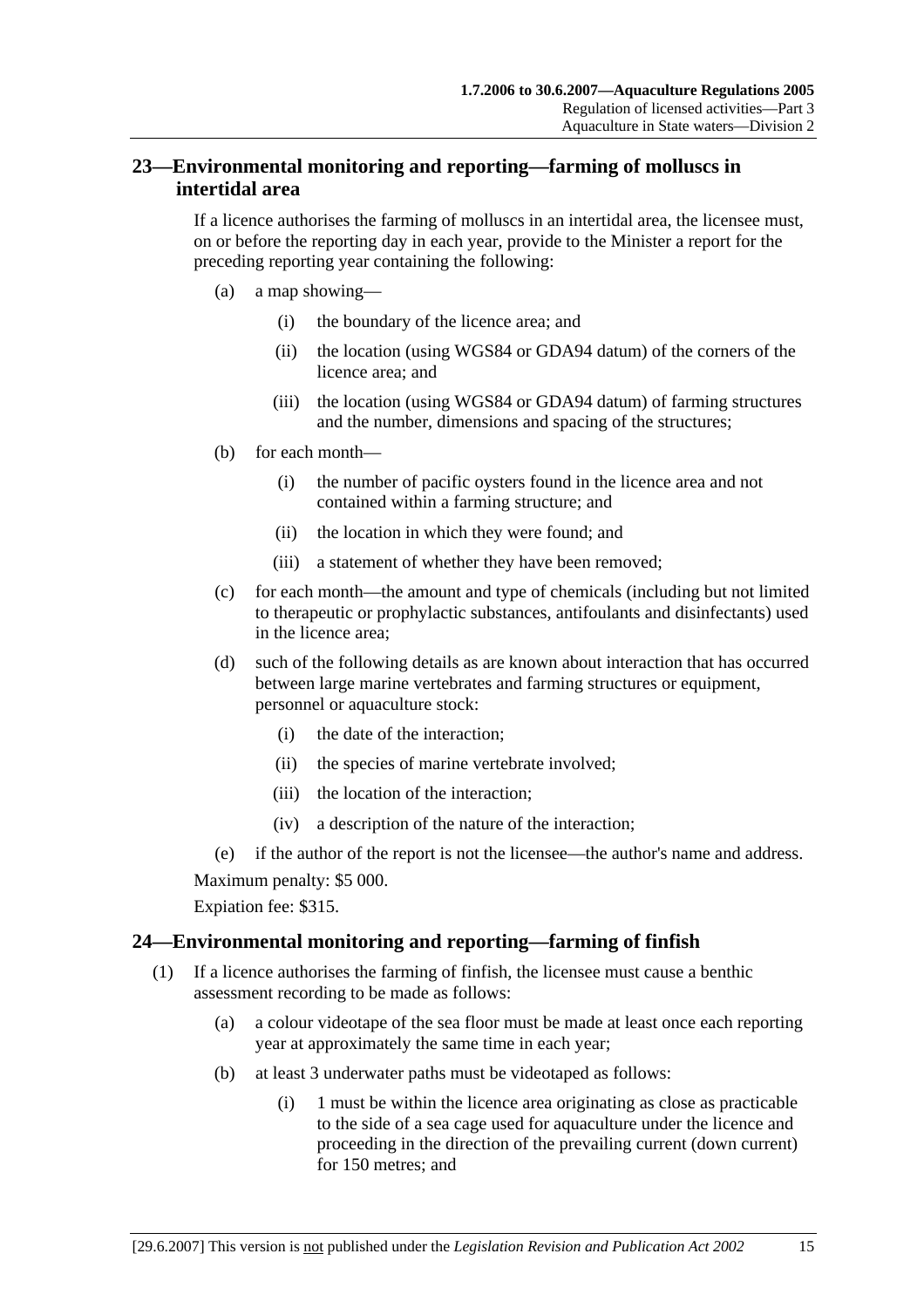- (ii) 1 must be within the licence area originating as close as practicable to the opposite side of the same sea cage and proceeding in the opposite direction of the prevailing current (up current) for 150 metres; and
- (iii) 1 must be outside the licence area originating at the midpoint of the prevailing down current boundary of the licence area and proceeding at right angles to the boundary for 150 metres (the *off-site transect*);
- (c) the same off-site transect must be videotaped each year;
- (d) the videotape of each path must be continuously recorded from start to finish with no editing breaks;
- (e) the videotape of each path must start and finish with an above water 360° pan of the horizon lasting at least 30 seconds per pan;
- (f) a minimum width of 2 metres of sea floor must be in the field of view at all times;
- (g) the angle of videotaping to the sea floor must be approximately  $45^{\circ}$ ;
- (h) the correct date and time must be continuously present on the videotape;
- (i) footage must be steady and taken at a very slow pace of approximately 1 metre every 2 to 4 seconds;
- (j) the camera lens must be focussed on the sea floor at all times;
- (k) each path videotaped must be adequately lit to show benthic flora and fauna colours (so that the lighting level is equivalent to that produced by 2 high intensity discharge underwater metal halide 10 watt lamps);
- (l) the videotape must be examined after the recording and, if it is not of sufficient quality to enable a satisfactory assessment of the benthic environment of the paths required to be videotaped, a further recording must be made;
- (m) a written record must be made of—
	- (i) the location (using WGS84 or GDA94 datum) of the start and finish of each path videotaped and of the date and time of the start and finish of the videotaping of each path; and
	- (ii) the location of the sea cage concerned (using WGS84 or GDA94 datum);
- (n) a written record must be made detailing each of the following for each 10 metres of each path videotaped:
	- (i) the level of sedimentary disturbance resulting from biological activity (bioturbation);
	- (ii) undulation;
	- (iii) natural organic waste;
	- (iv) aquaculture waste including waste baitfish and pellets;
	- (v) sand colour;
	- (vi) macroalgal cover;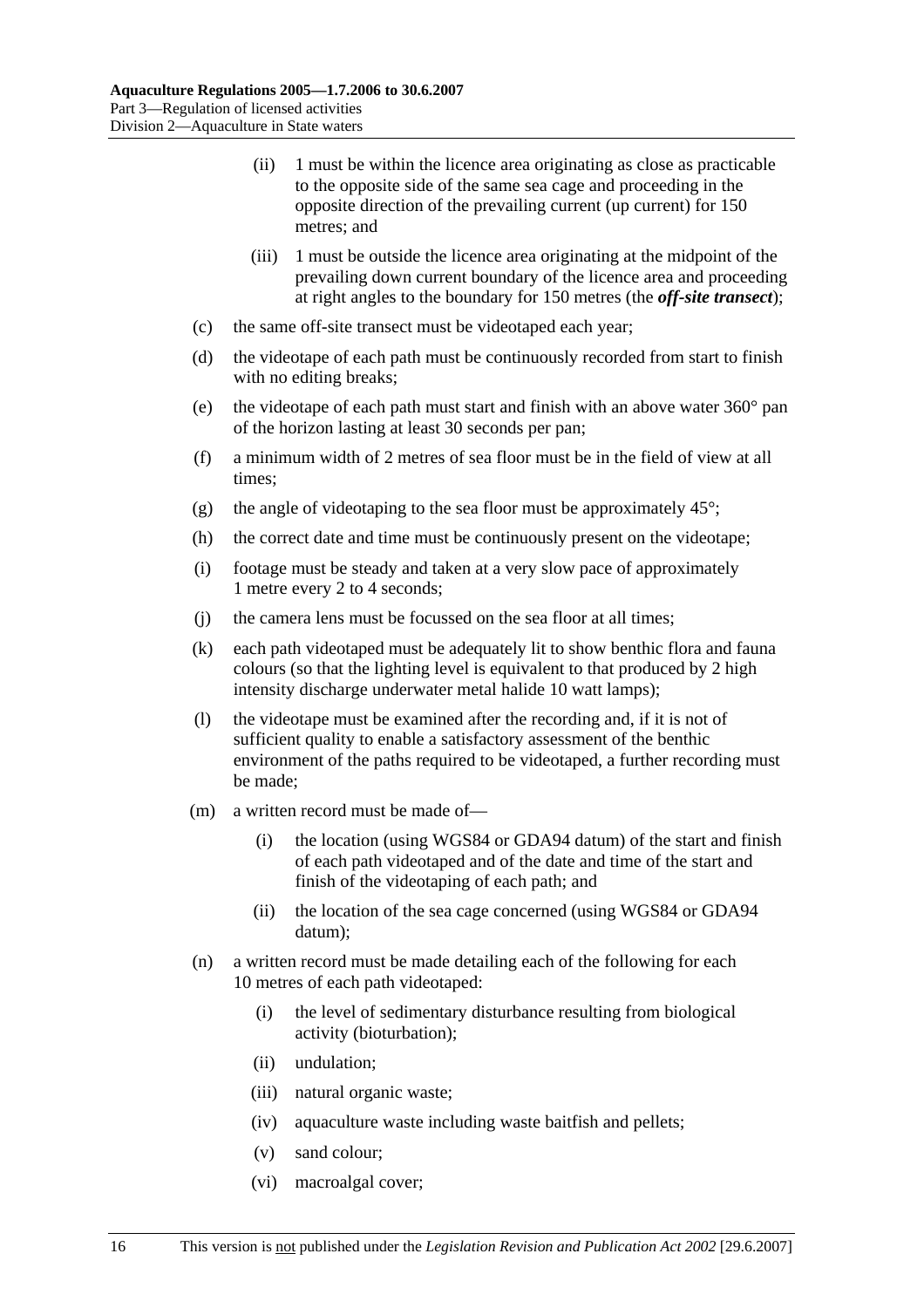- (vii) seagrass cover;
- (viii) microbial mats (for example, *Beggiatoa sp*);
- (ix) blue-green algal mats;
- (x) sponge cover;
- (xi) the presence of—
	- (A) holothurians (sea cucumbers);
	- (B) ascidians (sea squirts);
	- (C) razor fish (*Pinna sp*);
	- (D) scallops;
	- (E) crabs;
	- (F) gastropods;
	- (G) fish;
	- (H) seahorses and sea dragons.

- (2) However, subregulation (1) only applies in a particular reporting year to a licence authorising the farming of tuna if the Minister notifies the licensee in writing of its application at least 1 month before the commencement of the reporting year.
- (3) The Minister may, by notice in writing to a licensee authorised to farm finfish, require the licensee to prepare, within a period specified in the notice (but not more than once in each reporting year) a report on the health of benthic infaunal communities in the licence area and to take and analyse samples as specified in the notice for the purposes of the report.
- (4) A licensee must comply with a notice given under subregulation (3). Maximum penalty: \$5 000.
- (5) If a licence authorises the farming of finfish, the licensee must, on or before the reporting day in each year, provide to the Minister a report for the preceding reporting year—
	- (a) containing the following:
		- (i) a map showing—
			- (A) the boundary of the licence area; and
			- (B) the location (using WGS84 or GDA94 datum) of the corners of the licence area; and
			- (C) the location (using WGS84 or GDA94 datum) of farming structures and the number, dimensions and spacing of the structures; and
			- (D) the location (using WGS84 or GDA94 datum) of fallowed areas and the period for which the areas were fallow; and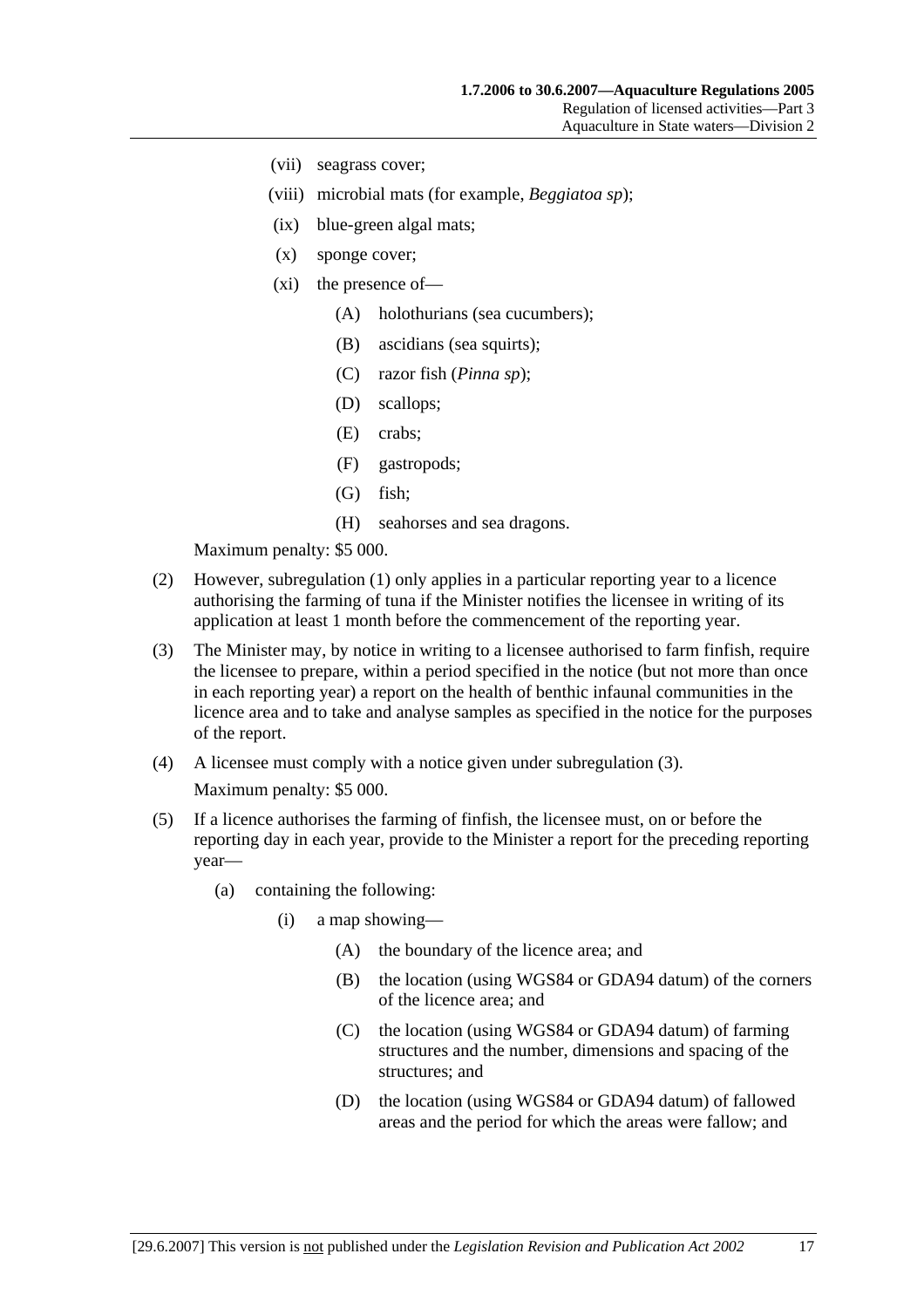- (E) if the licensee is required to make a benthic assessment recording—the location (using WGS84 or GDA94 datum) of each of the underwater paths videotaped for the benthic assessment recording;
- (ii) for each month—
	- (A) an estimate of the number and biomass of finfish in the licence area; and
	- (B) the amount and type of supplemental feed used in the licence area; and
	- (C) the amount and type of chemicals (including but not limited to therapeutic or prophylactic substances, antifoulants and disinfectants) used in the licence area;
- (iii) such of the following details as are known about interaction that has occurred between large marine vertebrates and farming structures or equipment, personnel or aquaculture stock:
	- (A) the date of the interaction;
	- (B) the species of marine vertebrate involved;
	- (C) the location of the interaction;
	- (D) a description of the nature of the interaction;
- (iv) if the author of the report is not the licensee—the author's name and address; and
- (b) if the licensee is required to make a benthic assessment recording accompanied by a copy of the benthic assessment recording made for the reporting year (in a format approved by the Minister) and the records made in conjunction with the recording; and
- (c) if the licensee is required to prepare a report on the health of the benthic infaunal communities—accompanied by a copy of the report.

Expiation fee: \$315.

#### **25—Environmental monitoring and reporting—navigable vessels**

- (1) If a licence authorises the carrying on of aquaculture on a navigable vessel as it operates within an area of State waters, the licensee must carry out water testing as follows:
	- (a) water samples must be collected at least 6 times per reporting year (at intervals not closer than 2 months) at approximately the same times and dates in each year;
	- (b) samples of water to be used for aquaculture on the vessel must be collected as follows:
		- (i) the samples must be representative samples of water to be used on the vessel;
		- (ii) 2 samples must be collected;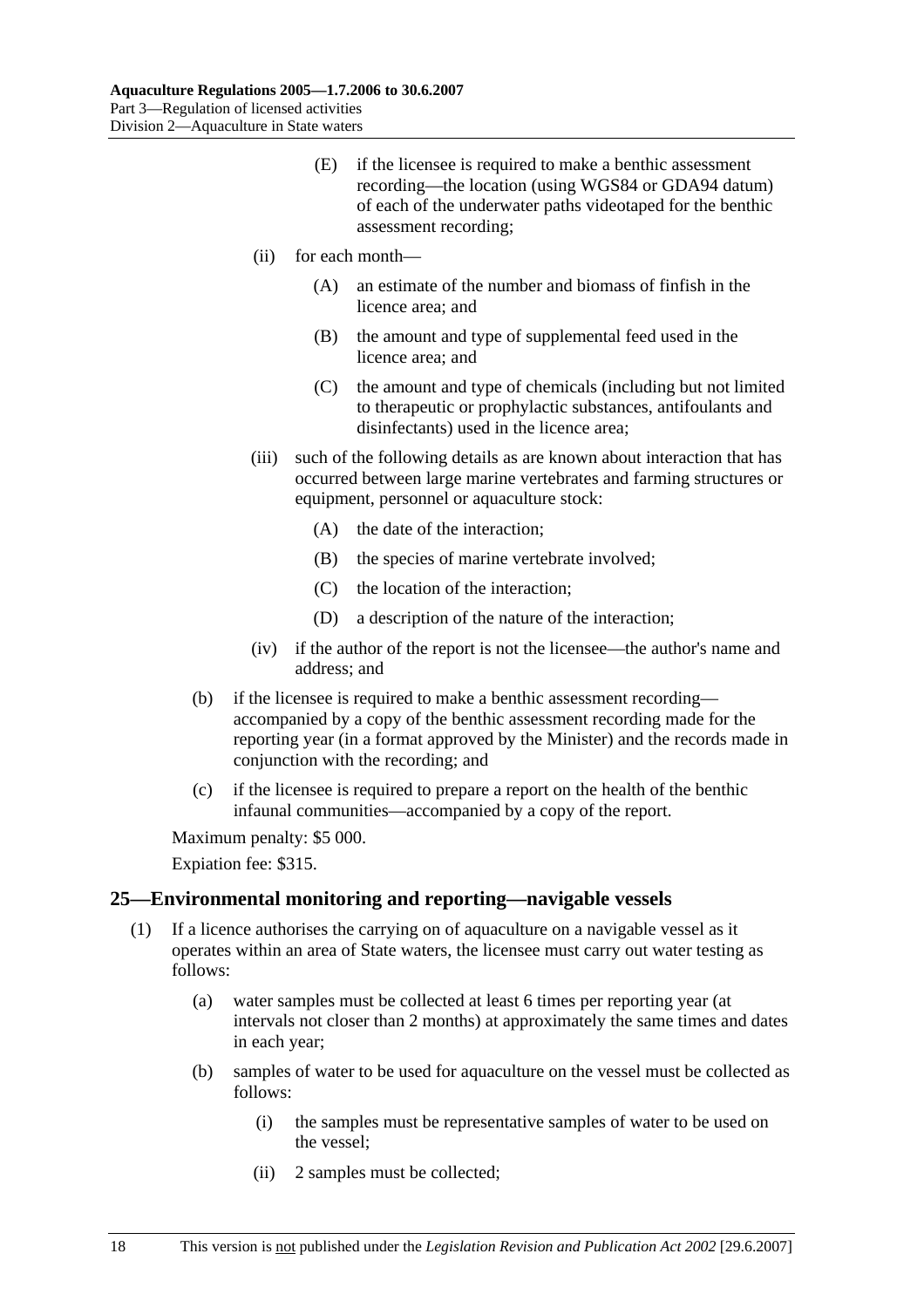- (c) samples of waste water discharged from the vessel must be collected as follows:
	- (i) the samples must be representative samples of water discharged from the vessel (after the water has been treated ready for discharge);
	- (ii) the samples must be of waste water resulting from the use of the water sampled under paragraph (b);
	- (iii) if there is only 1 point at which waste water is discharged from the vessel—at least 2 samples must be collected directly from the discharge point;
	- (iv) if there is more than 1 discharge point—a sample must be collected directly from at least 2 of the discharge points;
- (d) the samples must be tested for oxidised nitrogen (as nitrogen  $NO_3^+ NO_2^{\phantom{1}}$ ), ammonia (total as nitrogen  $NH<sub>4</sub>+NH<sub>3</sub>$ ), soluble phosphorous and total suspended solids in an accredited laboratory;
	- (e) the samples must be collected in a manner and using containers that comply with the requirements of the testing laboratory.

- (2) If a licence authorises the carrying on of aquaculture on a navigable vessel as it operates within an area of State waters, the licensee must, on or before the reporting day in each year, provide to the Minister a report for the preceding reporting year—
	- (a) containing the following:
		- (i) the dates on which water samples were collected;
		- (ii) for each month—
			- (A) the amount and type of supplemental feed used in aquaculture on the vessel; and
			- (B) the amount and type of chemicals (including but not limited to therapeutic or prophylactic substances, antifoulants and disinfectants) used in aquaculture on the vessel;
		- (iii) if the author of the report is not the licensee—the author's name and address; and
	- (b) accompanied by a copy of the results of the testing of the water samples provided by the laboratory.

Maximum penalty: \$5 000.

Expiation fee: \$315.

## **Division 3—Aquaculture not in State waters**

### **26—Application of Division**

This Division applies to aquaculture licences authorising aquaculture in an area not comprised of State waters or State waters and adjacent land within the meaning of the *Harbors and Navigation Act 1993*.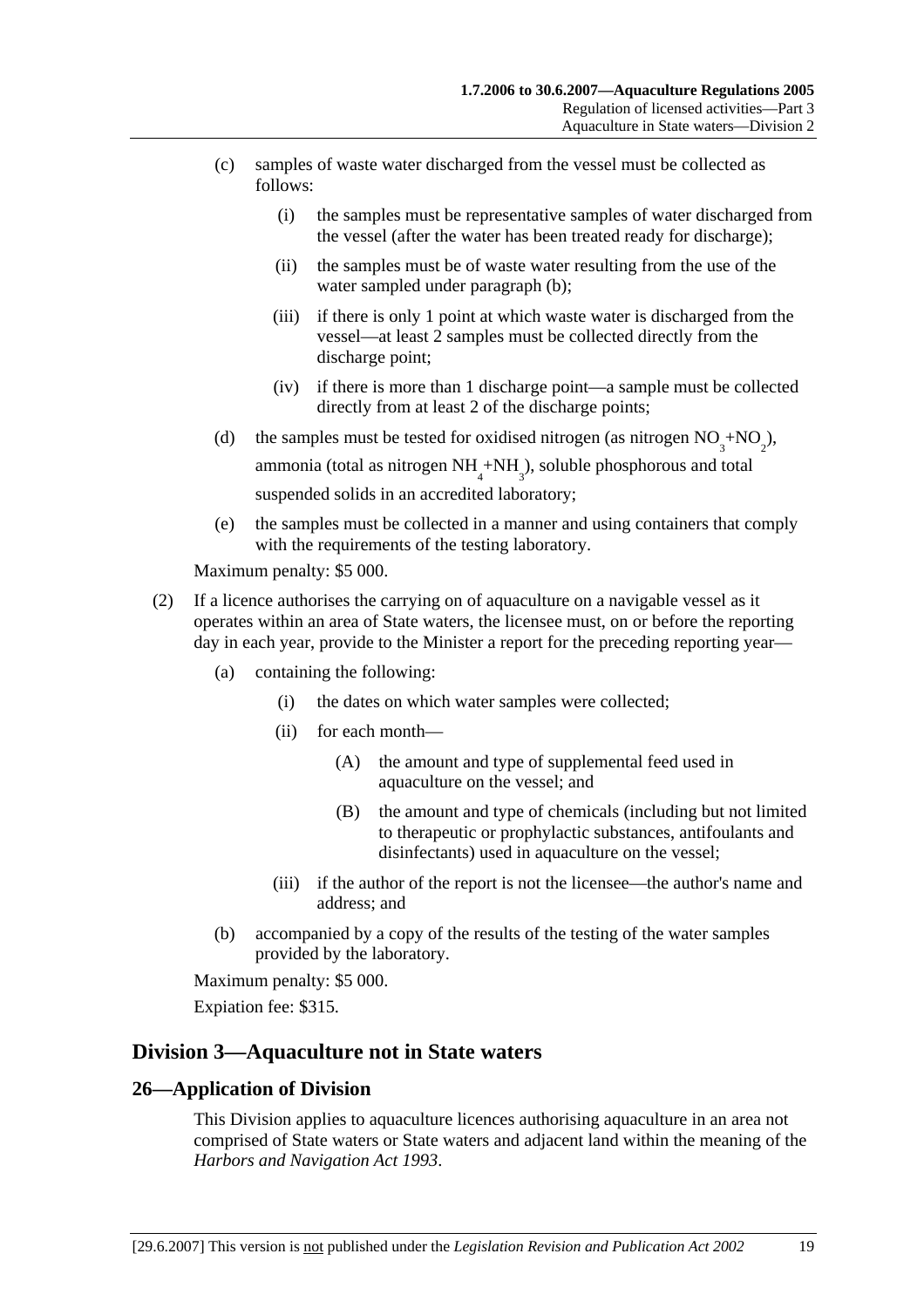## **27—Environmental monitoring and reporting—general**

- (1) If the licence is designated by the Minister (in the licence or by notice in writing to the licensee) as having a medium or high environmental risk profile, the licensee must carry out water testing as follows:
	- (a) in the case of a licence designated as having a medium environmental risk profile—water samples must be collected at least once each reporting year at approximately the same time and date from approximately the same locations;
	- (b) in the case of a licence designated as having a high environmental risk profile—water samples must be collected at least 3 times per reporting year (at intervals not closer than 3 months) at approximately the same times and dates in each year from approximately the same locations;
	- (c) samples of water from the body of water from which water is obtained for aquaculture must be collected as follows:
		- (i) the samples must be representative samples of water used for aquaculture in the licence area;
		- (ii) if there is only 1 point at which waste water is discharged from the licence area—2 samples must be collected either from water located upstream of the aquaculture activity or from water that is at least 500 metres away from the discharge point;
		- (iii) if there is more than 1 discharge point—a sample must be collected from at least 2 different sites (separated from each other by at least 500 metres) either located upstream of the aquaculture activity or from water that is at least 500 metres away from a discharge point;
	- (d) samples of waste water discharged from the licence area must be collected as follows:
		- (i) the samples must be representative samples of water discharged from the licence area (if applicable, after the water has been treated ready for discharge);
		- (ii) if there is only 1 point at which waste water is discharged from the licence area—at least 2 samples must be collected at a location adjacent to or directly from the discharge point;
		- (iii) if there is more than 1 discharge point—a sample must be collected at a location adjacent to or directly from at least 2 of the discharge points;
	- (e) the samples must be tested for oxidised nitrogen (as nitrogen  $NO_3^+ NO_2^{\phantom{1}}$ ), ammonia (total as nitrogen  $NH_4^+NH_3^$ ), soluble phosphorous and, except if there is a settlement pond for discharge waters, total suspended solids in an accredited laboratory;
		- (f) the samples must be collected in a manner and using containers that comply with the requirements of the testing laboratory.

Maximum penalty: \$5 000.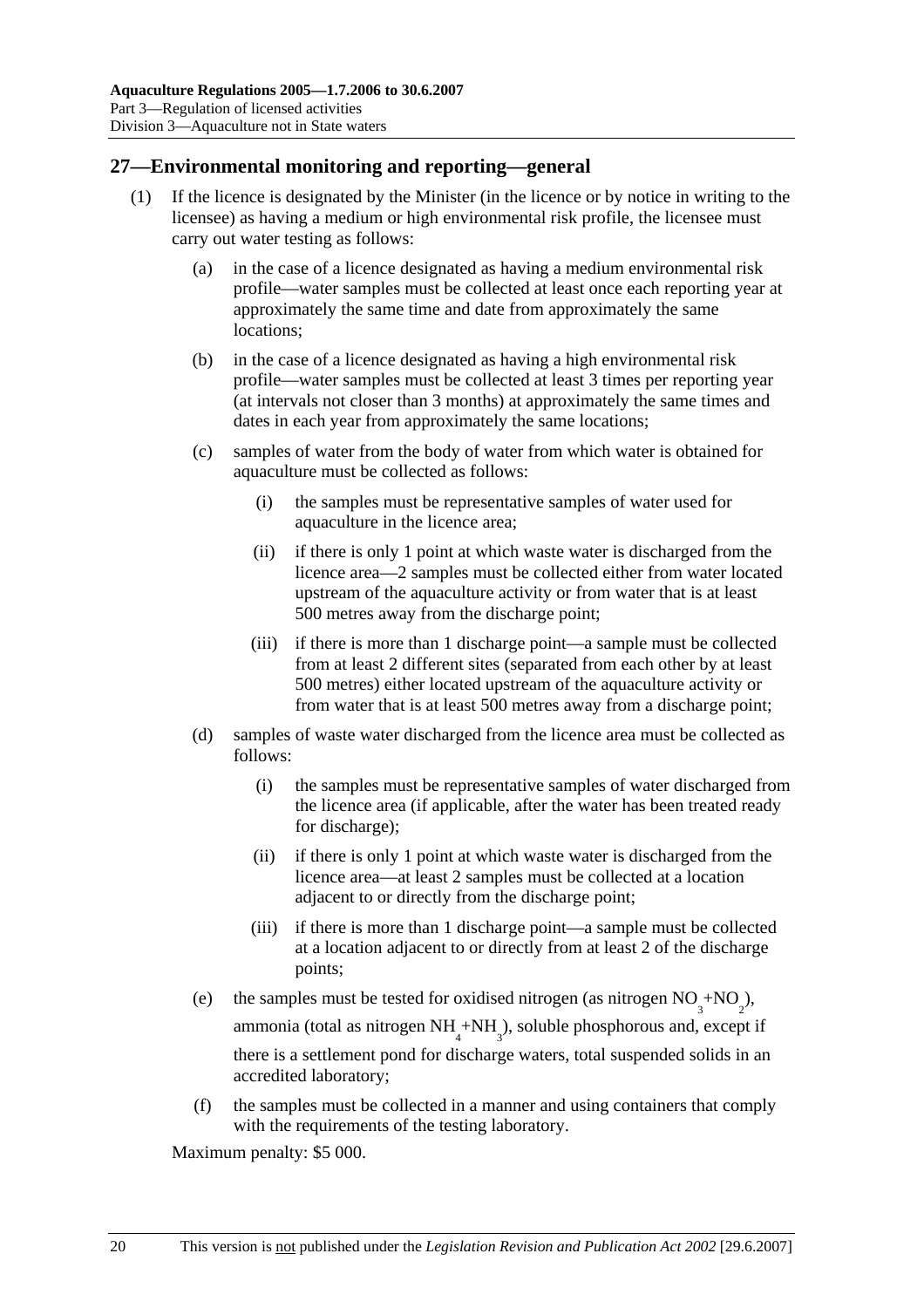- (2) A licensee must, on or before the reporting day in each year, provide to the Minister a report for the preceding reporting year—
	- (a) containing the following:
		- (i) a map showing the location relative to land holding boundaries of the following:
			- (A) farming structures (and also showing the number and dimensions of the structures);
			- (B) intake and discharge pipes used in the course of carrying on aquaculture;
			- (C) sheds or other structures used in the course of carrying on aquaculture;
			- (D) bodies of water in the vicinity that have the potential to be affected by the aquaculture;
			- (E) if the licensee is required to carry out water testing—the places at which water samples were collected;
		- (ii) in respect of water used in the course of aquaculture—
			- (A) a description of where and how the water has been sourced; and
			- (B) a statement of whether the water was fresh, brackish or saline; and
			- (C) for each month—the volume in litres of water used;
		- (iii) in respect of water discharged from farming structures—
			- (A) a description of where and how the water has been discharged (including details of bodies of water to which it has been discharged); and
			- (B) a statement of whether the water has been treated before discharge and, if it has, a statement of how the water has been treated; and
			- (C) for each month—the volume in litres of water discharged;
		- (iv) if the licensee is required to carry out water testing—the dates on which water samples were collected;
		- (v) for each month—
			- (A) the amount and type of supplemental feed used in connection with each farming structure in the licence area; and
			- (B) the amount and type of chemicals (including but not limited to therapeutic or prophylactic substances, antifoulants and disinfectants) used in the licence area;
		- (vi) if the author of the report is not the licensee—the author's name and address; and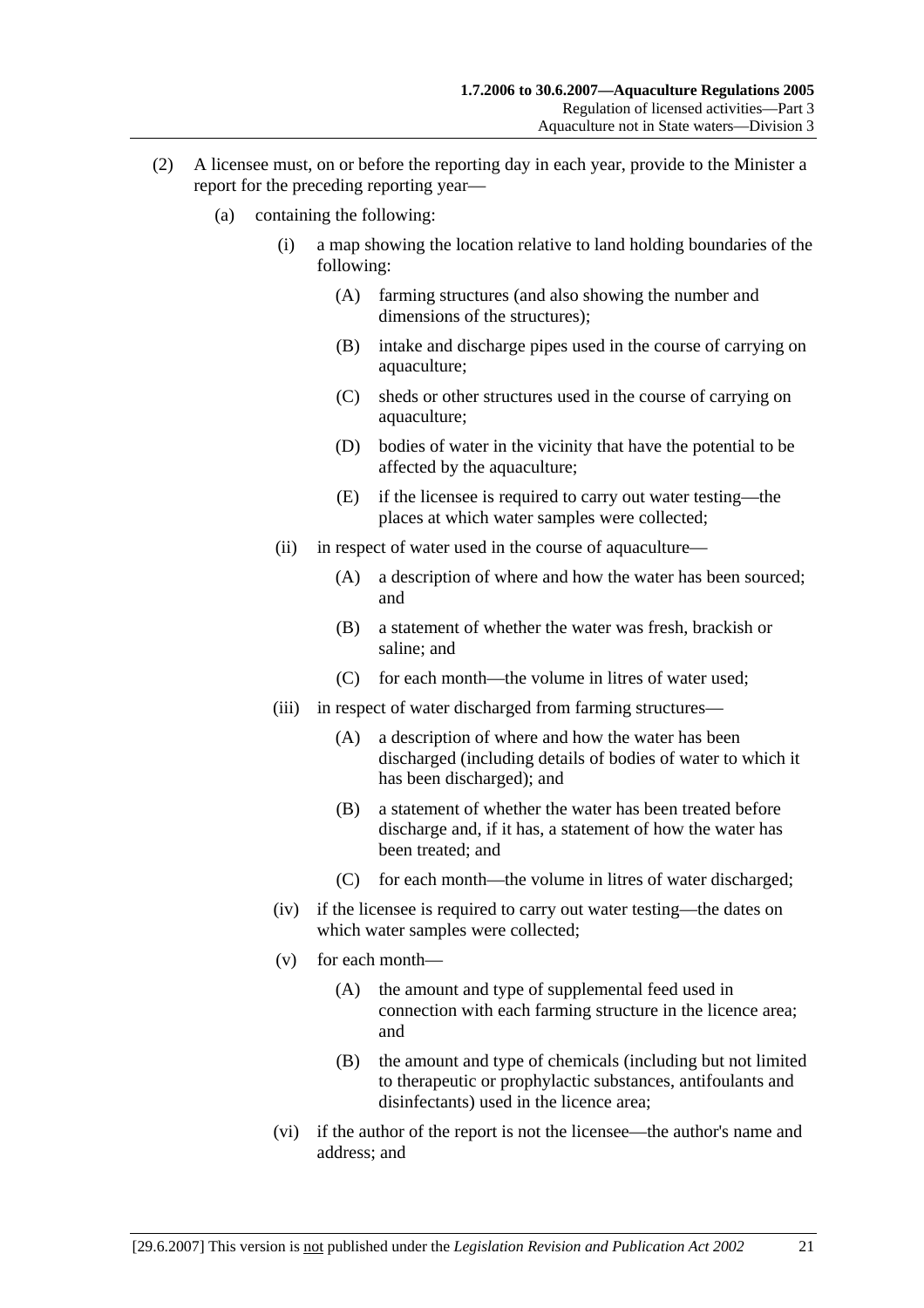(b) if the licensee is required to carry out water testing—accompanied by a copy of the results of the testing of the water samples provided by the laboratory.

Maximum penalty: \$5 000.

Expiation fee: \$315.

## **28—Environmental monitoring and reporting—live organisms reared during transport**

- (1) If a licence authorises the use of a farming structure designed to be transported by road or rail, the licensee must carry out water testing as follows:
	- (a) water samples must be collected at least 3 times per reporting year (at intervals not closer than 3 months) at approximately the same times and dates in each year;
	- (b) samples of waste water discharged from the structure must be collected as follows:
		- (i) the samples must be representative samples of water discharged from the structure;
		- (ii) if there is only 1 point at which waste water is discharged from the structure—at least 2 samples must be collected directly from the discharge point;
		- (iii) if there is more than 1 discharge point—a sample must be collected directly from at least 2 of the discharge points;
	- (c) the samples must be tested for oxidised nitrogen (as nitrogen  $NO_3^+ NO_2^{\phantom{1}}$ ),

ammonia (total as nitrogen  $NH<sub>4</sub>+NH<sub>3</sub>$ ), soluble phosphorous and total suspended solids in an accredited laboratory;

 (d) the samples must be collected in a manner and using containers that comply with the requirements of the testing laboratory.

Maximum penalty: \$5 000.

- (2) If a licence authorises the use of a farming structure designed to be transported by road or rail, the licensee must, on or before the reporting day in each year, provide to the Minister a report for the preceding reporting year—
	- (a) containing the following:
		- (i) the dates on which water samples were collected;
		- (ii) for each month—
			- (A) the amount and type of supplemental feed used in the structure; and
			- (B) the amount and type of chemicals (including but not limited to therapeutic or prophylactic substances, antifoulants and disinfectants) used in the structure;
		- (iii) if the author of the report is not the licensee—the author's name and address; and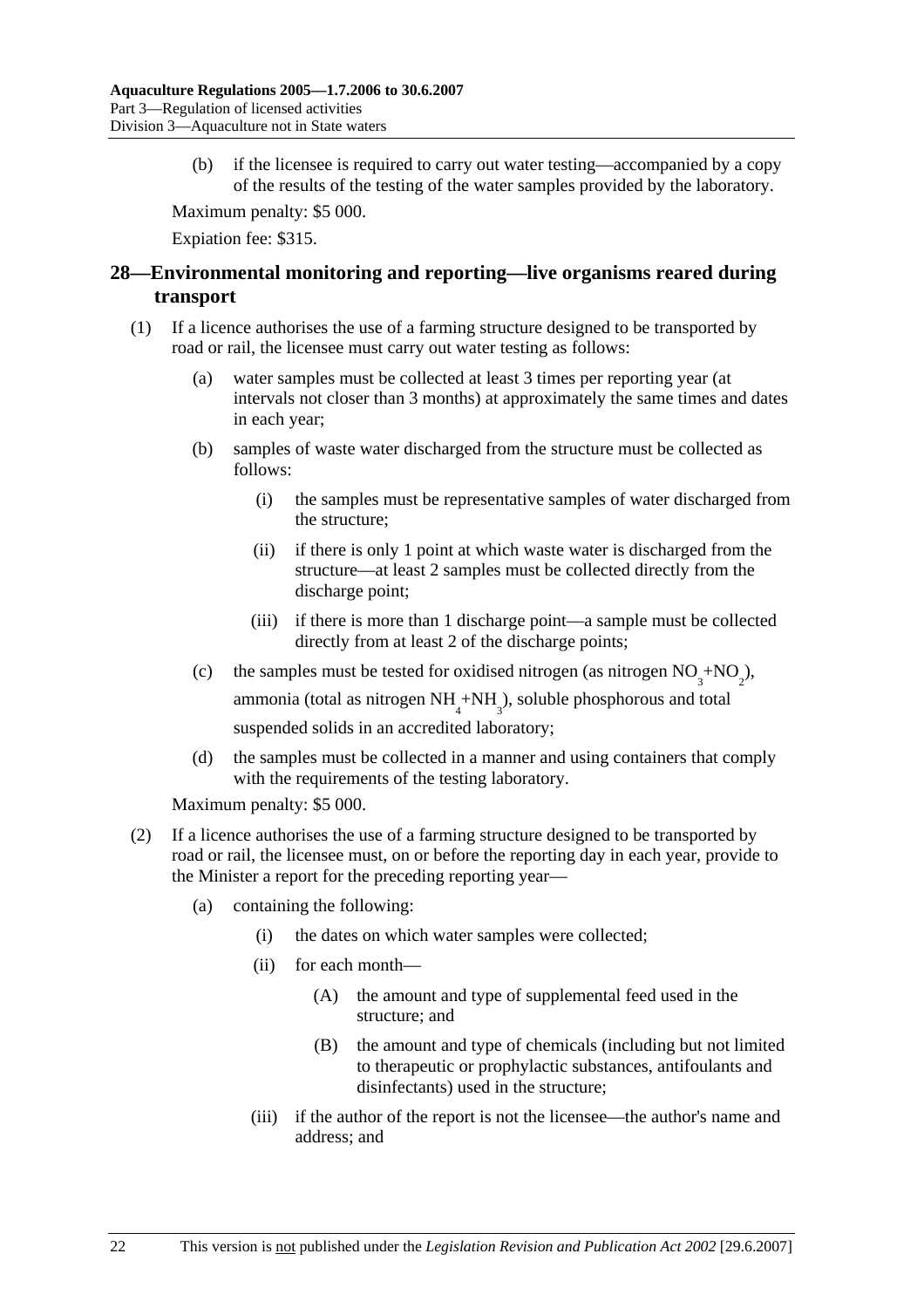(b) accompanied by a copy of the results of the testing of the water samples provided by the laboratory.

Maximum penalty: \$5 000.

Expiation fee: \$315.

# **Part 4—Miscellaneous**

#### **28A—Division of lease area**

- (1) The Minister may, on application by the holder of a development lease or production lease for division of the lease area into separate lease areas—
	- (a) substitute the original lease with leases of the same kind over the separate lease areas; and
	- (b) substitute the corresponding licences relating to the original lease with corresponding licences relating to the substituted leases.
- (2) The following rules apply to the substitution of leases and corresponding licences under this regulation:
	- (a) there must be no change in the persons holding a lease or corresponding licence;
	- (b) the substituted leases must be for the balance of the term of the original lease;
	- (c) the lease areas of the substituted leases must together make up the lease area of the original lease;
	- (d) the area in which a licensee is authorised to carry on aquaculture must not be altered;
	- (e) the conditions of a substituted lease or corresponding licence must be the same as the conditions of the original lease or corresponding licence, except for conditions designating a lease area or licence area, conditions relating to marking out the boundaries of a lease area or licence area or conditions relating a licence to a lease.
- (3) An application for division of a lease area into separate lease areas—
	- (a) must be made to the Minister in the manner and form required by the Minister; and
	- (b) must be accompanied by a plan delineating—
		- (i) the lease area of the original lease; and
		- (ii) the licence areas of the corresponding licences relating to the original lease; and
		- (iii) the separate lease areas into which the original lease area is to be divided; and
		- (iv) the licence areas of the corresponding licences that are to relate to the substituted leases over the separate lease areas; and
	- (c) must be accompanied by the fee set out in Schedule 1.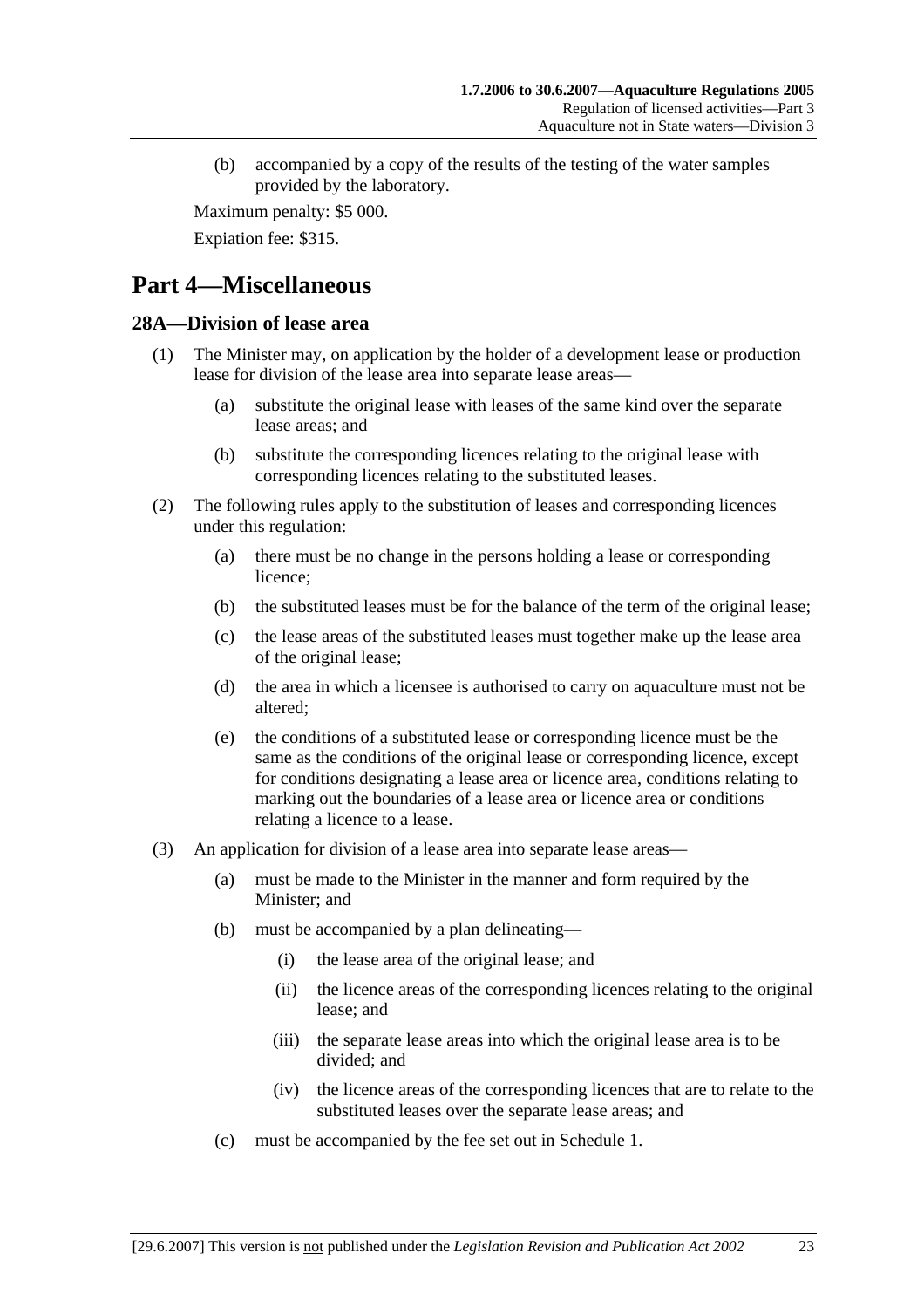- (4) The applicant must provide the Minister with any information required by the Minister in connection with the determination of the application, verified, if the Minister so requires, by statutory declaration.
- (5) While a licensee continues to hold a number of corresponding licences over adjoining licence areas as a result of the substitution of the licences under this regulation, the licences will, for the purposes of these regulations, be treated as a single licence held by the licensee over the aggregate of the adjoining licence areas.

#### **28B—Division of licence area**

- (1) The Minister may, on application by the holder of an aquaculture licence for division of the licence area into separate licence areas, substitute the original licence with licences over the separate licence areas.
- (2) The following rules apply to the substitution of licences under this regulation:
	- (a) there must be no change in the persons holding a licence;
	- (b) the substituted licences must be for the balance of the term of the original licence;
	- (c) the licence areas of the substituted licences must together make up the licence area of the original licence;
	- (d) the conditions of a substituted licence must be the same as the conditions of the original licence, except for conditions designating a licence area or conditions relating to marking out the boundaries of a licence area.
- (3) An application for division of a licence area into separate licence areas—
	- (a) must be made to the Minister in the manner and form required by the Minister; and
	- (b) must be accompanied by a plan delineating—
		- (i) the licence area of the original licence; and
		- (ii) the separate licence areas into which the original licence area is to be divided; and
	- (c) must be accompanied by the fee set out in Schedule 1.
- (4) The applicant must provide the Minister with any information required by the Minister in connection with the determination of the application, verified, if the Minister so requires, by statutory declaration.

### **29—Defects in applications**

- (1) The Minister may request an applicant to remedy a defect or deficiency in an application or accompanying document or information required by or under the Act or these regulations.
- (2) If an applicant in relation to whom a request has been made under subregulation (1) fails to comply with the request within 3 months, the Minister may refuse the application.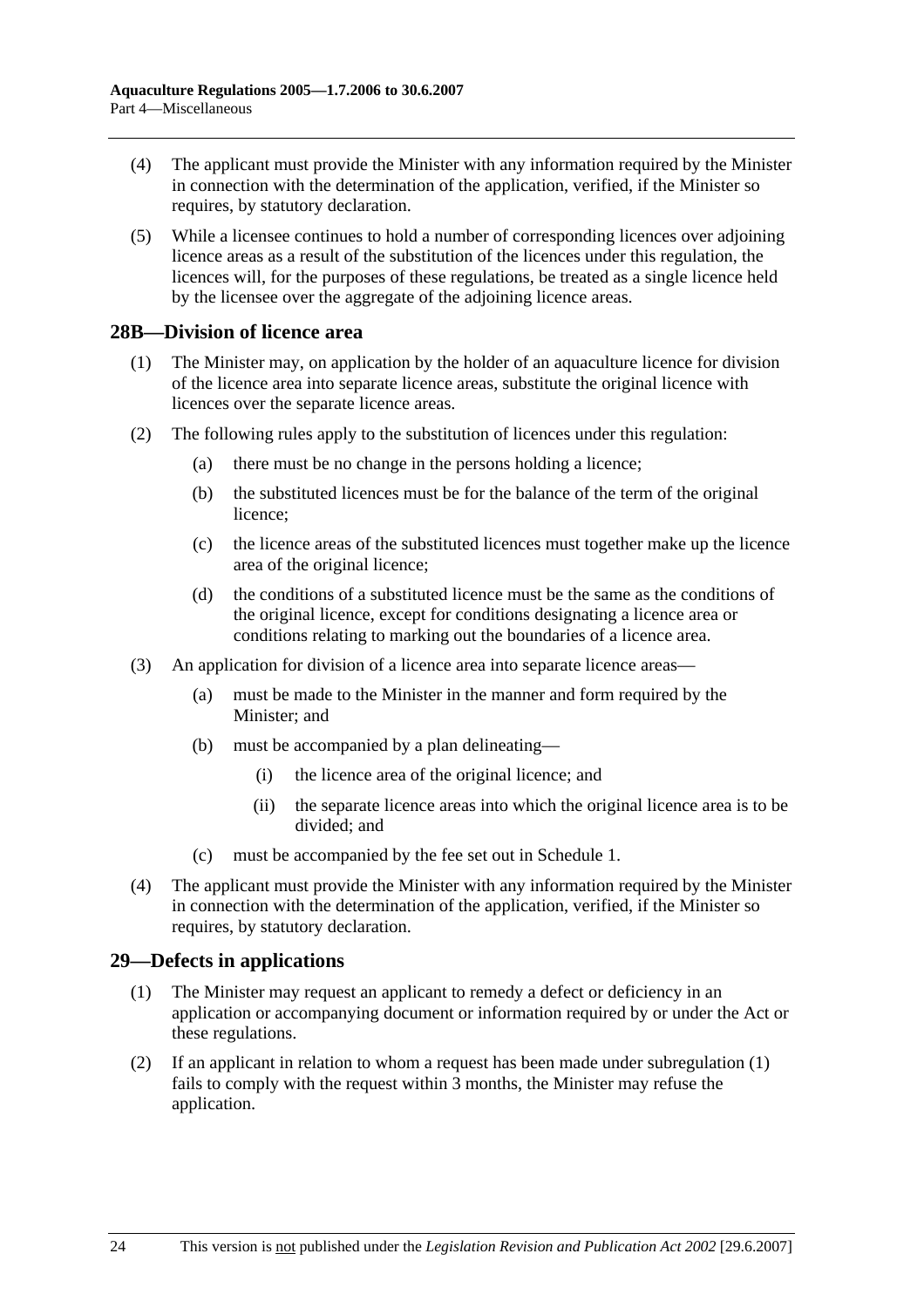#### **30—Powers of fisheries officer**

- (1) A fisheries officer may—
	- (a) require a person who is required to keep records under these regulations or in accordance with licence conditions to produce the records for inspection; and
	- (b) make copies of or take extracts from those records; and
	- (c) take photographs, films or audio, video or other recordings for the purposes of the administration or enforcement of the Act or these regulations.
- (2) Part 3 Division 3 of the *Fisheries Act 1982* is to be read as if—
	- (a) the additional powers conferred on fisheries officers by this regulation were conferred by section 28 of that Act; and
	- (b) section 28(2b)(a) read as follows:
		- (a) the premises are used by a licensee for activities authorised by the licence; or

### **31—Exemptions**

- (1) Subsections (2) to (6) (inclusive) of section 12 of the Act do not apply to an aquaculture policy providing for standard conditions of lease in the form set out in Schedule 2.
- (2) Section 17 of the Act does not apply to aquaculture carried on through the South Australian Research and Development Institute.
- (3) Section 19 of the Act does not apply to an aquaculture licence authorising the carrying on of aquaculture on a navigable vessel as it operates within an area of State waters.
- (4) The following exemptions apply in relation to an application by a transitional lessee for the grant of a development lease over the transitional lease area, and an application by a transitional licensee for the grant of a corresponding licence relating to such a development lease:
	- (a) section 32 of the Act does not apply—the development lease may be granted to the transitional lessee in respect of an area whether or not it comprises or includes State waters within an aquaculture zone;
	- (b) section 33 of the Act does not apply—the development lease may be granted to the transitional lessee without an allocation process being undertaken;
	- (c) section  $50(1)(b)$  of the Act does not apply—the Minister may decide that a corresponding licence will be granted containing specified conditions in connection with the application by the transitional lessee for the development lease without causing public notice of the application to be published.
- (5) For the purposes of this regulation—
	- (a) a *transitional lease* is a production lease purportedly granted under clause 3 of the Schedule of the Act to a person who was, immediately before the commencement of that clause, an applicant for a licence authorising aquaculture operations; and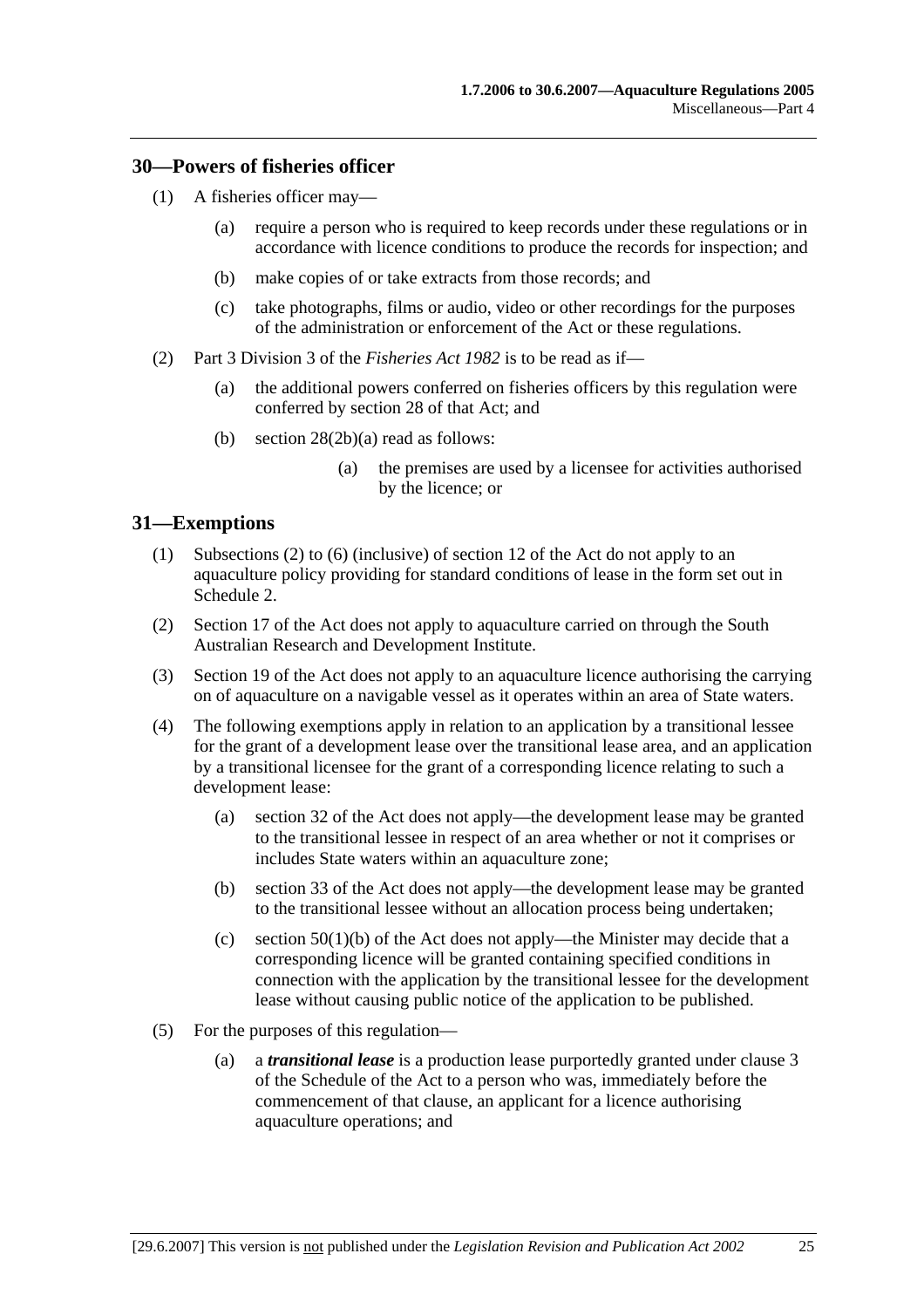- (b) a *transitional lessee* is a person who, immediately before the commencement of this subregulation, held a transitional lease or a lease derived from a transitional lease (whether or not through a purported transfer of the lease and whether or not there has been any purported alteration of the boundaries of the lease area); and
- (c) a lease will be taken to be *derived* from a transitional lease if the lease is one of a number of leases purportedly substituted for the transitional lease; and
- (d) a *transitional licensee* is a person who, immediately before the commencement of this subregulation, held a corresponding licence purportedly granted in relation to a transitional lease or a lease derived from a transitional lease.

### **32—Fees**

- (1) The fees set out in Schedule 1 are prescribed for the purposes of the Act.
- (2) The Minister may waive or refund a fee (or part of a fee) payable under the Act or these regulations if satisfied that it is appropriate to do so in a particular case.
- (3) The Minister may enter into an arrangement with a person for payment of a periodic fee by instalments.
- (4) A fee payable to the Minister under the Act or these regulations may be recovered by the Minister by action in a court of competent jurisdiction as a debt due to the Minister.

# **Schedule 1—Fees**

### **1—Application fees**

The following application fees are payable under the Act:

- (a) application for consent to transfer development lease (section 36)—\$773;
- (b) application for aquaculture licence authorising aquaculture in a lease area (section 49)—\$2 507;
- (c) application for aquaculture licence authorising aquaculture in an area other than a lease area (section 49)—
	- (i) for an aquaculture licence classified by the Minister (by virtue of the low level of intensity of farming to be carried on under the licence) as a class A licence—\$711;
	- (ii) for an aquaculture licence classified by the Minister (by virtue of the medium level of intensity of farming to be carried on under the licence) as a class B licence—\$1 137;
	- (iii) for an aquaculture licence classified by the Minister (by virtue of the high level of intensity of farming to be carried on under the licence) as a class C licence—\$2 159;
- (d) application to vary conditions of aquaculture licence authorising aquaculture in a lease area (section 52)—
	- (i) if the variation relates only to the farming system authorised to be used under the licence—\$1 287;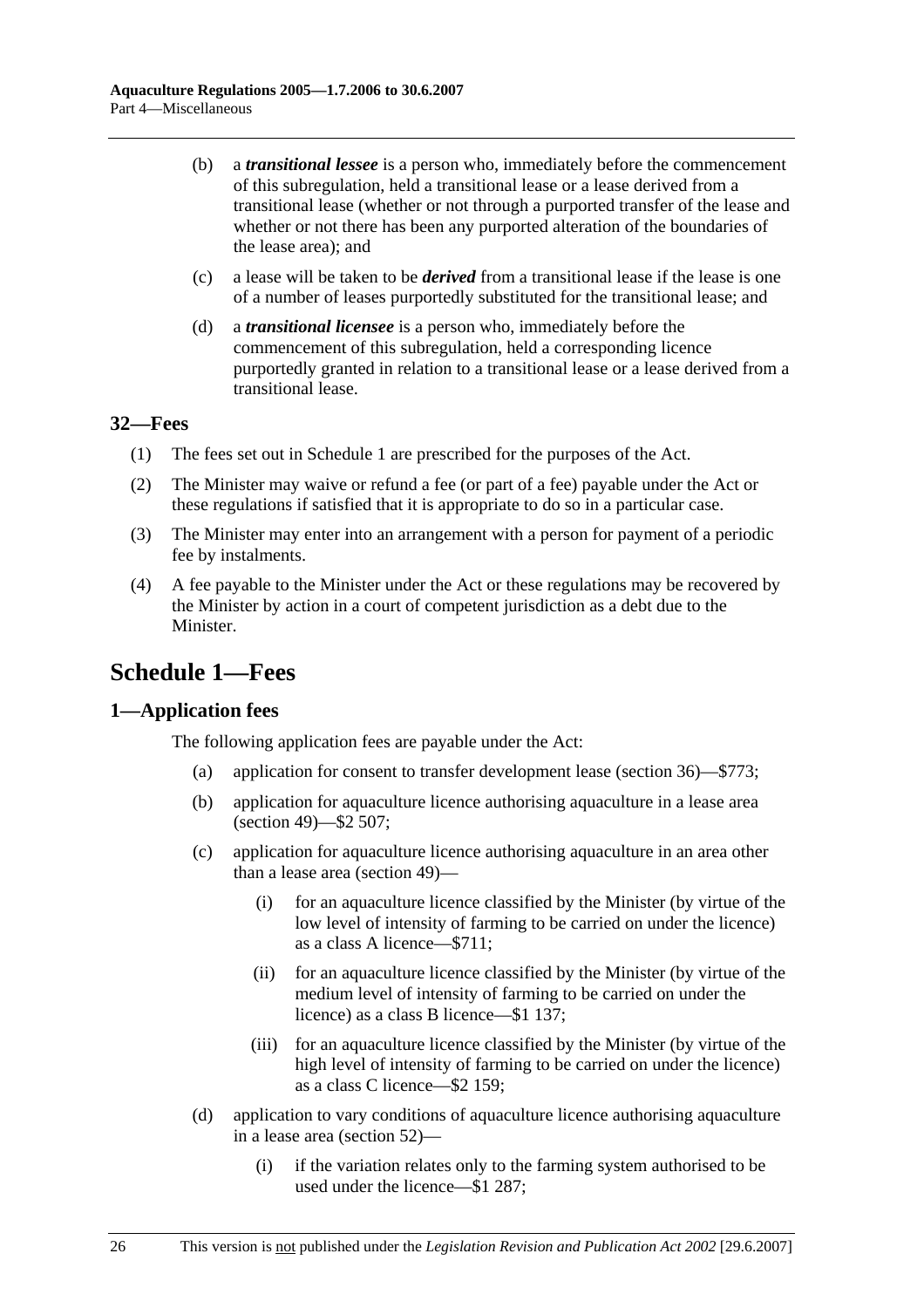- (ii) if the variation relates only to the species of aquatic organisms authorised to be farmed under the licence—\$1 578;
- (iii) if the variation relates to both the farming system authorised to be used and the species authorised to be farmed under the licence— \$2 097;
- (iv) in any other case—\$353;
- (e) application to vary conditions of aquaculture licence authorising aquaculture in an area other than a lease area (section 52)—\$234;
- (f) application for renewal of aquaculture licence (section 53)—no fee;
- (g) application for consent to transfer aquaculture licence (section 55)—
	- (i) in the case of a corresponding licence—\$893;
	- (ii) in any other case—\$234;
- (h) application for division of lease area into separate lease areas (regulation 28A)—\$773;
- (i) application for division of licence area into separate licence areas (regulation 28B)—\$773.

#### **2—Periodic fees**

- (1) A licensee authorised under the licence to carry on aquaculture in a lease area must, before the payment date fixed by the Minister for the financial year by written notice given to the licensee, pay to the Minister, in respect of each financial year, a fee of the following amount:
	- (a) for a licence to farm tuna—the amount obtained by multiplying \$67.50 by the number of hectares in the licence area;
	- (b) for a licence to farm finfish other than tuna—the amount obtained by multiplying \$171 by the number of hectares in the licence area;
	- (c) for a licence to farm abalone in a subtidal area—the amount obtained by multiplying \$156 by the number of hectares in the licence area;
	- (d) for a licence to farm molluscs other than abalone in a subtidal area—the amount obtained by multiplying \$228 by the number of hectares in the licence area;
	- (e) for a licence to farm molluscs (including abalone) in an intertidal area—the amount obtained by multiplying \$327 by the number of hectares in the licence area;
	- (f) for a licence to farm algae—the amount obtained by multiplying \$41.50 by the number of hectares in the licence area;
	- (g) for a licence authorising the storage of sea cages—the amount obtained by multiplying \$41.50 by the number of hectares in the licence area.
- (2) If 2 or more licences are held in respect of the same area—
	- (a) the licensee is only liable for 1 fee under subclause (1); and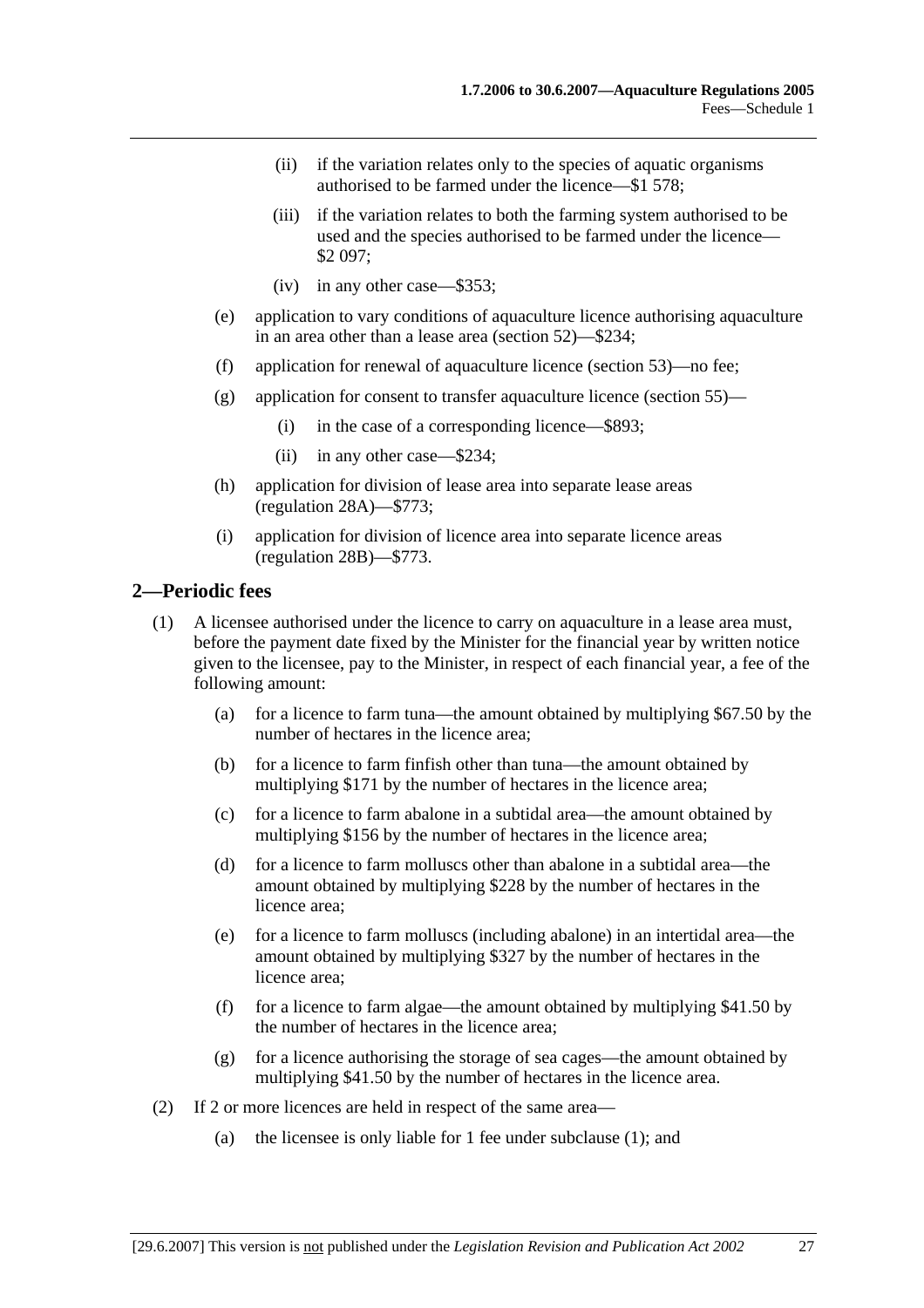- (b) the fee payable is the higher or highest of the fees that would be payable under subclause (1) but for this subclause.
- (3) A licensee authorised under the licence to carry on aquaculture in an area other than a lease area must, before the payment date fixed by the Minister for the financial year by written notice given to the licensee, pay to the Minister, in respect of each financial year, a fee of the following amount:
	- (a) for an aquaculture licence classified by the Minister (by virtue of the low level of intensity of farming to be carried on under the licence) as a class A licence—\$130;
	- (b) for an aquaculture licence classified by the Minister (by virtue of the medium level of intensity of farming to be carried on under the licence) as a class B licence—
		- (i) in the case of a licence authorising the carrying on of aquaculture on a navigable vessel as it operates within an area of State waters or the use of a farming structure designed to be transported by road or rail—\$1 391;
		- (ii) in any other case—\$171;
	- (c) for an aquaculture licence classified by the Minister (by virtue of the high level of intensity of farming to be carried on under the licence) as a class C licence—
		- (i) in the case of a licence authorising the carrying on of aquaculture on a navigable vessel as it operates within an area of State waters or the use of a farming structure designed to be transported by road or rail—\$3 202;
		- (ii) in any other case—\$1 687.

### **3—Proportion of periodic fee payable before grant of licence**

A person who applies for an aquaculture licence must, before the licence is granted, pay to the Minister a fee of an amount calculated by multiplying—

- (a) the periodic fee that would have been payable by the person had the person held the licence at the last date for payment of periodic fees; and
- (b) the proportion that the number of whole months between the grant of the licence and the next 30 June bears to 12 months.

# **Schedule 2—Aquaculture policy**

# **Aquaculture (Standard Lease Conditions) Policy 2005**

#### **under the** *Aquaculture Act 2001*

#### **1—Short title**

This policy may be cited as the *Aquaculture (Standard Lease Conditions) Policy 2005*.

### **2—Standard conditions of aquaculture lease**

The provisions of this policy constitute conditions of an aquaculture lease.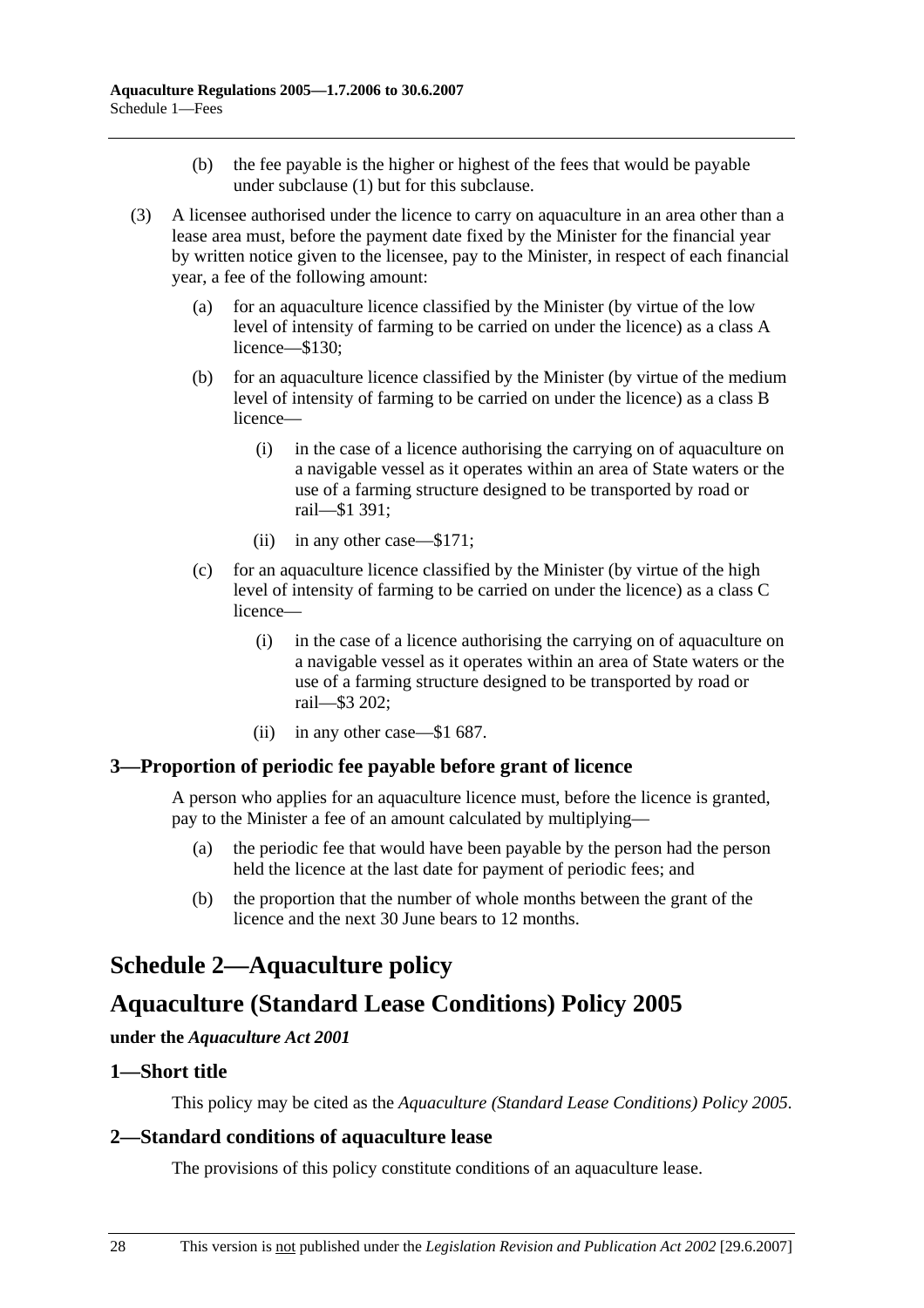#### **3—Variation of lease or lease conditions**

- (1) Subject to this clause, an aquaculture lease or its conditions may be varied, at the request or with the consent of the lessee, by the Minister by written notice to the lessee.
- (2) The variation must not extend the area of the lease or the class of aquaculture that may be carried on in the area (see section 25(2)(c) of the *Aquaculture Act 2001*).
- (3) If the variation consists of or involves the substitution of the area leased:
	- (a) the variation may not be made if the lease is registered under the *Real Property Act 1886*; and
	- (b) if the original area leased was within an aquaculture zone or prospective aquaculture zone, the new area leased must not be within a different aquaculture zone or prospective aquaculture zone; and
	- (c) the variation may not be made unless the holder of each corresponding licence has requested or consented to a variation of the conditions of the licence by substitution of the licence area and the EPA has approved the variation (to take effect on the variation of the lease).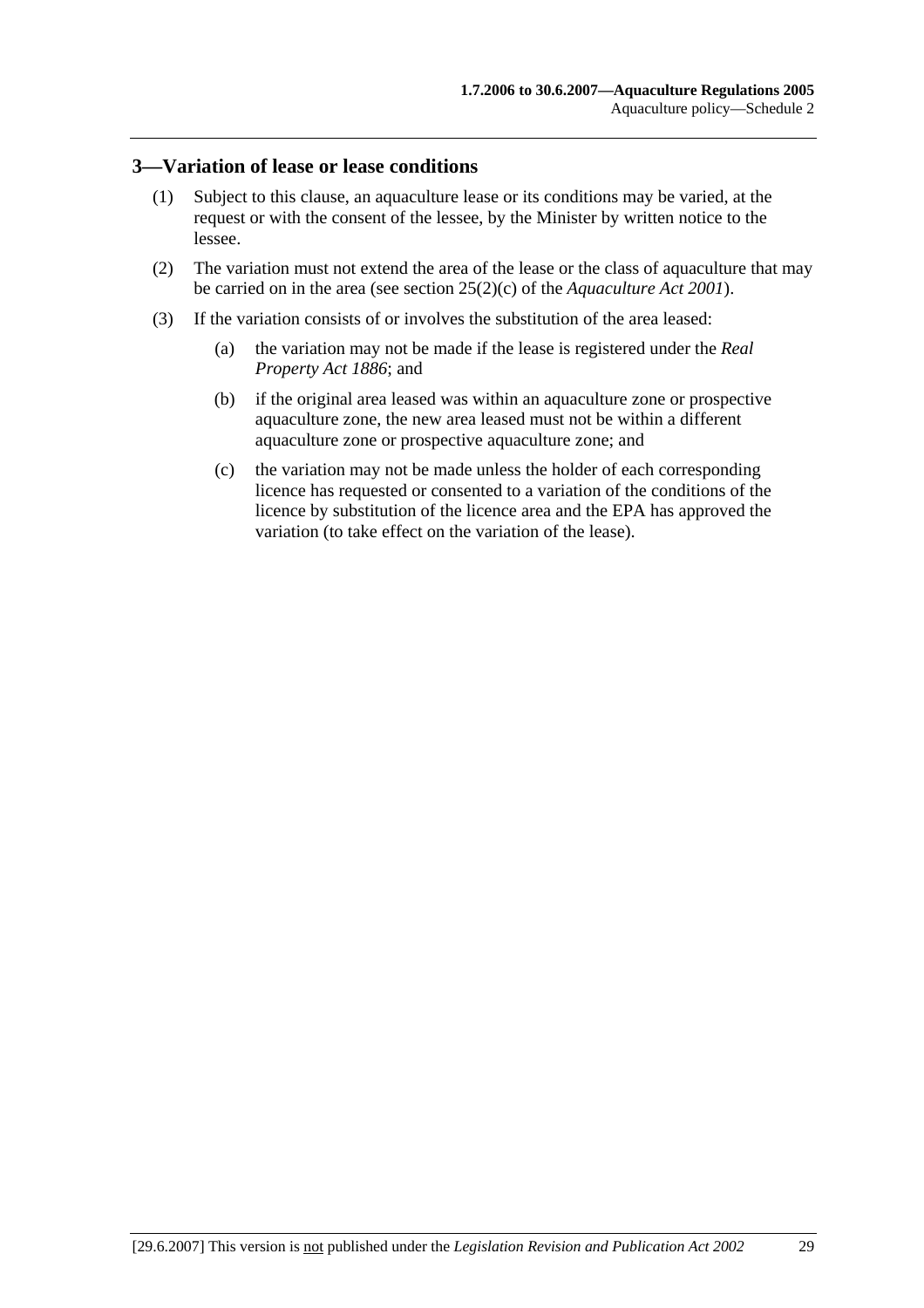# **Legislative history**

## **Notes**

- Variations of this version that are uncommenced are not incorporated into the text.
- Please note—References in the legislation to other legislation or instruments or to titles of bodies or offices are not automatically updated as part of the program for the revision and publication of legislation and therefore may be obsolete.
- Earlier versions of these regulations (historical versions) are listed at the end of the legislative history.
- For further information relating to the Act and subordinate legislation made under the Act see the Index of South Australian Statutes or www.legislation.sa.gov.au.

## **Legislation revoked by principal regulations**

The *Aquaculture Regulations 2005* revoked the following:

*Aquaculture Regulations 2002*

## **Legislation varied by principal regulations**

The *Aquaculture Regulations 2005* varied the following:

*Fisheries (Exotic Fish, Fish Farming and Fish Diseases) Regulations 2000 Fisheries (Fish Processors) Regulations 1991 Fisheries (General) Regulations 2000*

## **Principal regulations and variations**

New entries appear in bold.

| Year No  | Reference                               | Commencement      |
|----------|-----------------------------------------|-------------------|
|          | 2005 205 <i>Gazette</i> 22.9.2005 p3413 | $1.10.2005$ : r 2 |
| 2006 11  | Gazette 19.1.2006 p300                  | 19.1.2006: r 2    |
| 2006 140 | Gazette 15.6.2006 p1876                 | $1.7.2006:$ r 2   |
| 2007 123 | Gazette 7.6.2007 p2473                  | $1.7.2007$ : r 2  |

## **Provisions varied**

New entries appear in bold.

Entries that relate to provisions that have been deleted appear in italics.

| Provision      | How varied                                                            | Commencement |
|----------------|-----------------------------------------------------------------------|--------------|
| Pt1            |                                                                       |              |
| r <sub>2</sub> | omitted under Legislation Revision and<br><b>Publication Act 2002</b> | 19.1.2006    |
| r 3A           | inserted by $11/2006$ r 4                                             | 19.1.2006    |
| Pt 4           |                                                                       |              |